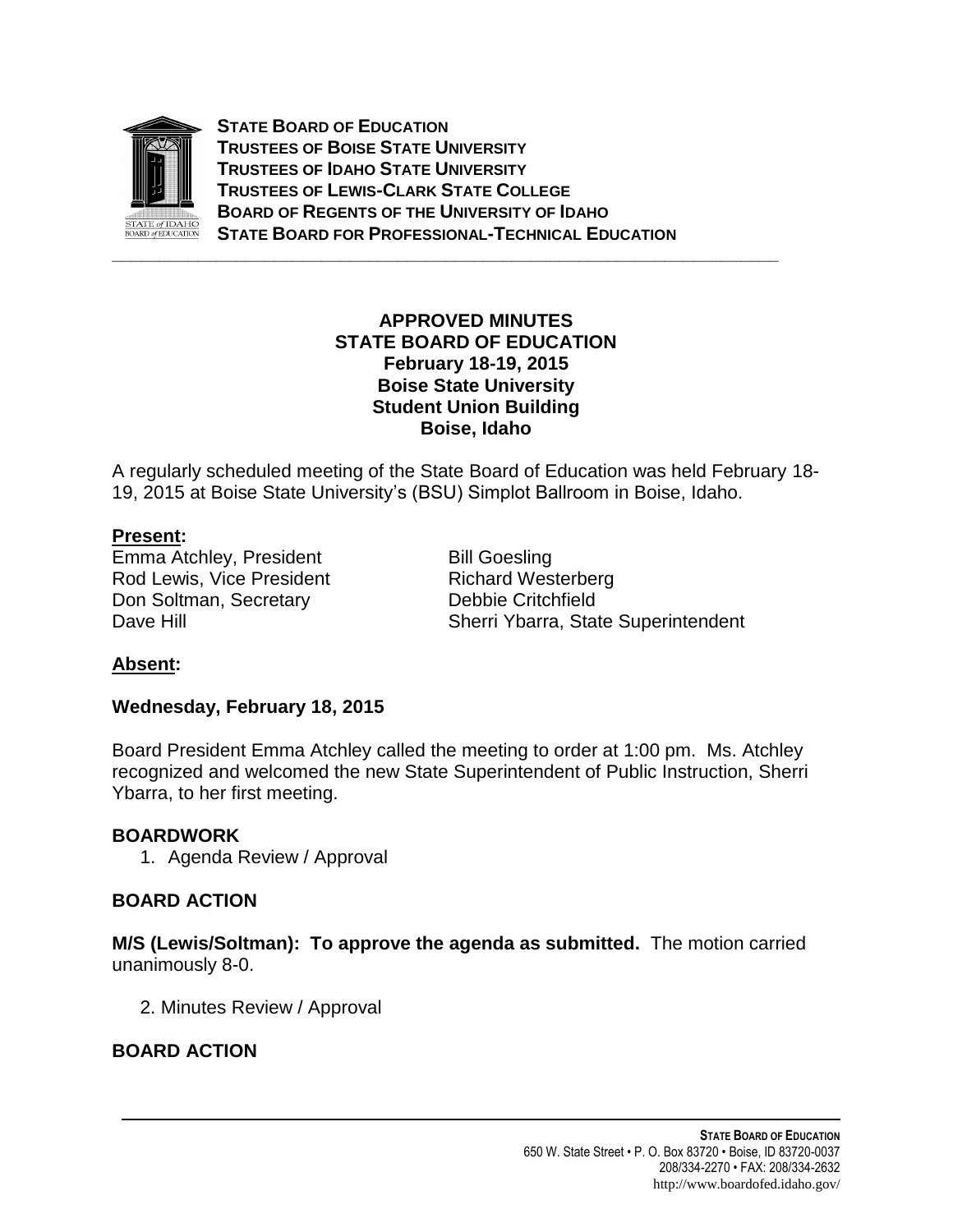**M/S (Lewis/Hill): To approve the minutes from the October 15-16, 2014 regular Board Meeting and the November 13, 2014, November 24, 2014, December 18, 2014, and January 22, 2015 Special Board meetings as submitted.** The motion carried unanimously 8-0.

3. Rolling Calendar

### **BOARD ACTION**

**M/S (Lewis/Goesling): I move to set December 9-10, 2015 as the date and the College of Southern Idaho as the location for the December 2015 regularly scheduled Board meeting to set February 17-18, 2016 as the date and Boise State University as the location for the regularly February 2016 regularly scheduled Board meeting and to amend the location for the June 2015 regularly scheduled Board meeting to North Idaho College.** The motion carried unanimously 8-0.

### **WORKSESSION**

### **PLANNING, POLICY & GOVERNMENTAL AFFAIRS**

A. Statewide Education Strategic Plan

# **BOARD ACTION**

**M/S (Hill/Goesling): To approve the 2016-2021 Idaho State Board of Education Strategic Plan as amended and to authorize the Executive Director to finalize performance measures and benchmarks as necessary.** The motion carried unanimously 6-0. Mr. Lewis and Mr. Westerberg were absent from voting. Dr. Goesling recommended changing K-20 to P-20 throughout the Plan. There were no objections to this request.

Mr. Westerberg introduced the item, pointing out the hope is to amend the Strategic Plan (Plan) where necessary and approve it today to provide the institutions with a Plan to inform and guide them as they work on their own strategic plans. Ms. Tracie Bent from the Board office provided an overview of the Board's Plan and planning process for the benefit of the new Board members. A copy of the Plan was provided in the Board agenda materials. Mr. Carson Howell, Director of Research, assisted Ms. Bent with review of the performance measures and benchmarks of the Plan. She pointed out the Board's Plan is made up of four different areas required by statute to be in all agency and institution strategic plans. The Board's Plan is made up of three main goals with a number of objectives contained under each goal. It is reviewed and updated annually, but is on a five-year cycle where it is reviewed extensively at the conclusion of each cycle; this year was the year for that more extensive review. Also, representatives from each of the campuses worked together with staff to provide feedback on the Board's Strategic Plan.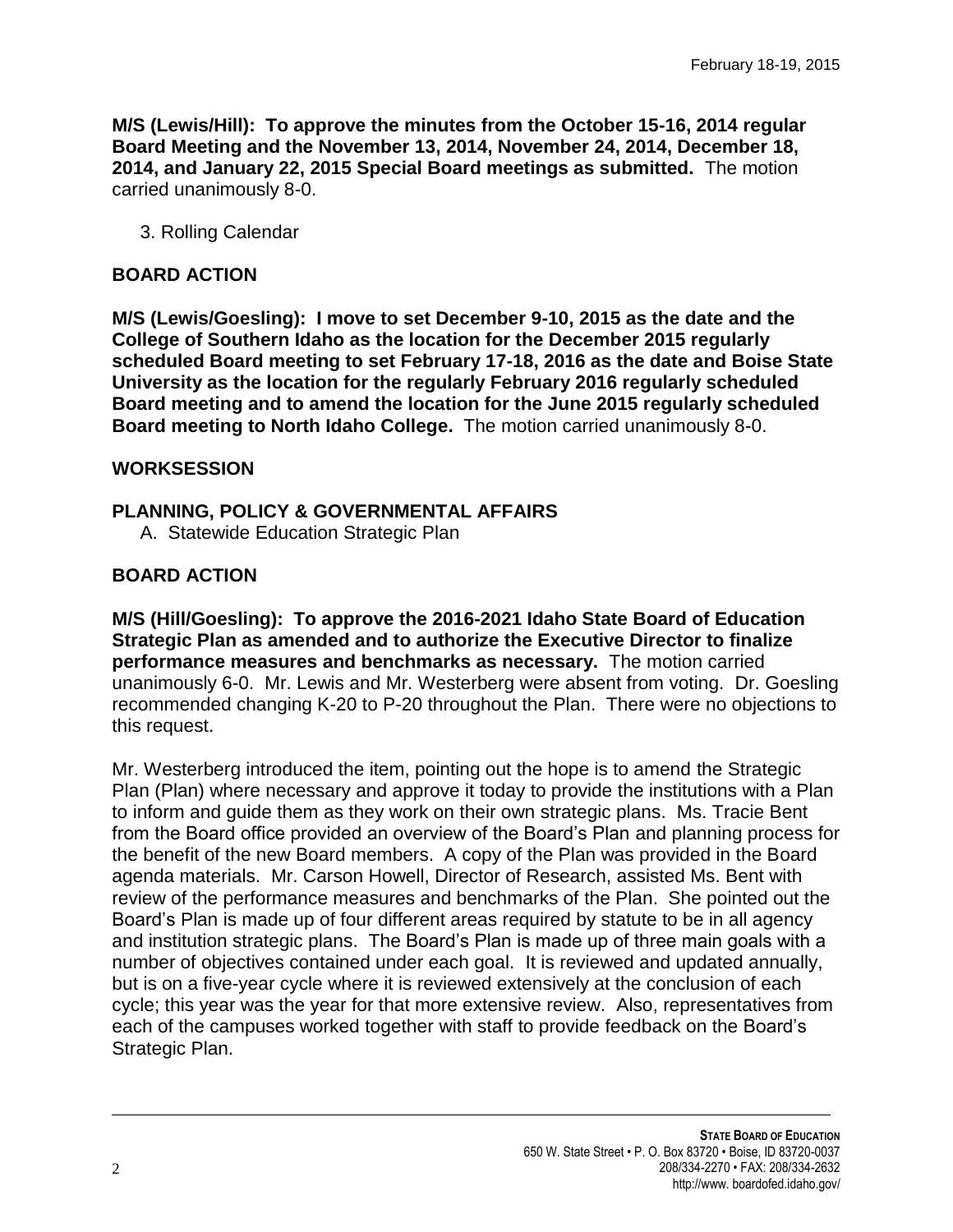Ms. Bent highlighted the changes to the Plan starting with the Vision and Mission statements. There were a number of changes to Goal 1: A Well Educated Citizenry, and discussion on whether to change K-20 to P-20. Under Objective A: Access, changes were made to clarify access for all Idahoans. Mr. Howell pointed out new performance measures included unmet financial need, loan indebtedness, and average default rate. He reviewed benchmarks for those performance measures which are 15%, 85%, and 10% respectively. The loan indebtedness benchmark is also compared with peers. The benchmark for the percentage of high school graduates meeting placement test college readiness, for both the SAT and the ACT, is 60%. He pointed out Idaho is below that mark presently, but compared with other states it is in line and there has been some improvement. Dr. Goesling asked about undergraduate student debt (such as for WWAMI and law students) under the earlier performance measures. Mr. Howell clarified those benchmarks are for the bachelor's degree level. Dr. Goesling suggested clarifying that benchmark.

Ms. Bent indicated under Objective B: Adult Learner Re-Integration, the group made no changes other than reordering. Mr. Howell reviewed the performance measures and benchmarks. Ms. Bent indicated the next objective, C: Higher Level of Educational Attainment, contains merged language from the *Higher Level of Educational Attainment* and *Transition* sections. It focuses on the transition of students in the educational system. Mr. Howell reviewed the benchmarks. For the 60% goal, we are between 41% and 42% percent toward that goal. There were a few new performance measures added to this section.

Ms. Bent indicated under the Quality Education objective, it is similar to an objective that was previously under Goal 2 that was moved to this section. Mr. Howell indicated the benchmarks in this section were mostly held over from the prior version of the Plan. Under Objective *Education to Workforce Attainment*, its intent is to deliver education that meets the needs of Idaho and the region. Ms. Bent pointed out the majority of the performance measures in this section are existing measures. Mr. Howell indicated the ratio of STEM to non-STEM baccalaureate degrees conferred in STEM fields benchmark is 1:4 which brings Idaho in line with other WICHE states. Mr. Soltman recommended removing the word "Boise" from the measure for the Boise Family Medicine Residency Program to say just "Family Medicine Residency". Mr. Howell acknowledged that change.

There was discussion about the percent of students who enroll in postsecondary education (the go-on rate) within 12 months. It was recommended to look at it in 12 months, three years, then possibly in five years which would provide a more thorough sense of who is going to college and why. Mr. Howell indicated they intend to look at the three year rates, but don't have enough data presently to look at a five year rate.

Returning to Objective E, Dr. Goesling suggested looking at the number of WWAMI and University of Utah students that stay in Idaho as a measure. There was additional discussion relating to the number of medical graduates that return or stay in Idaho.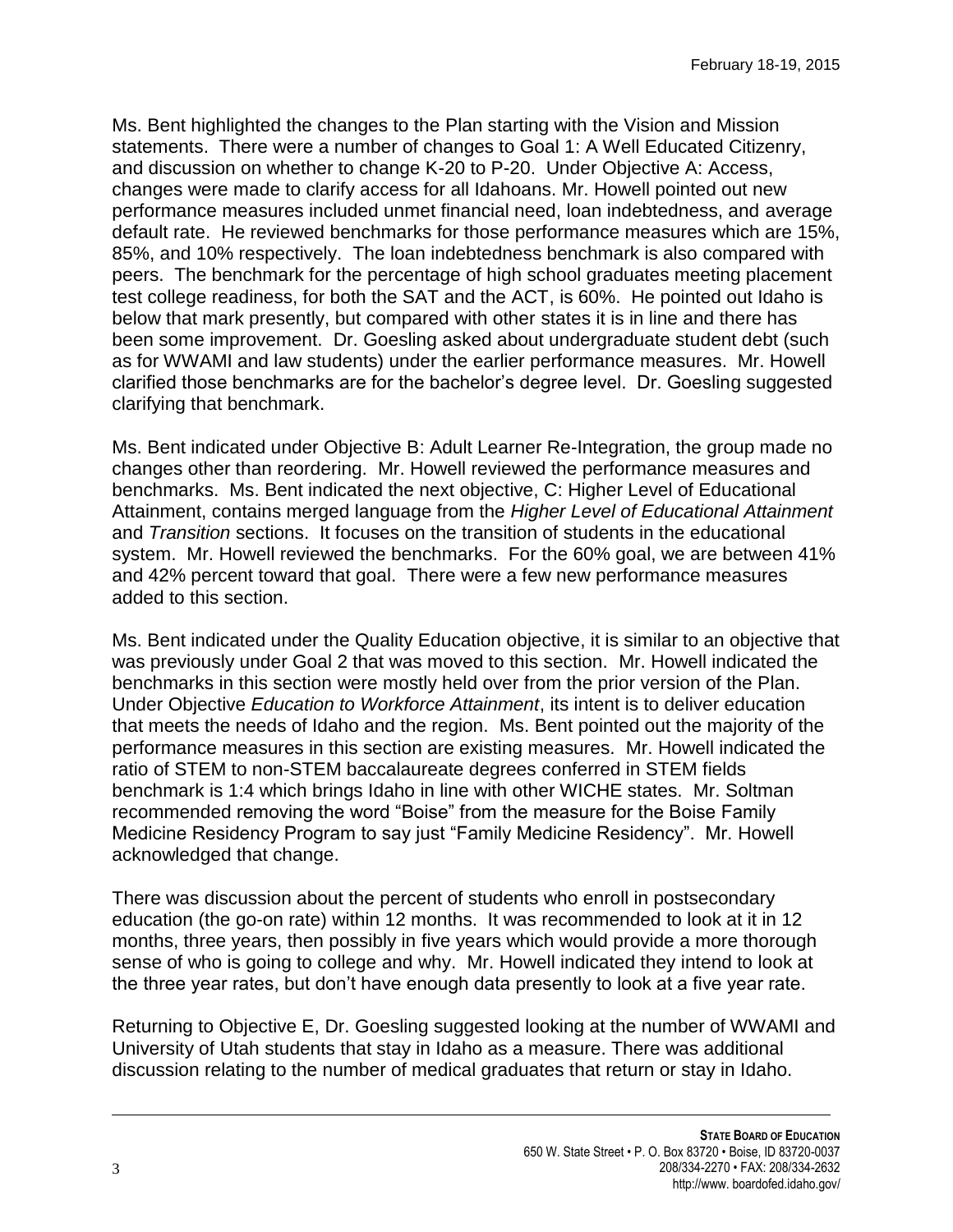**Mr. Westerberg requested unanimous consent to include an additional measure to show the number of medical school graduates returning to Idaho. The tracking would include graduates of WWAMI, the University of Utah, and the residency program.** There were no objections and President Atchley directed staff to include that measure. Additionally, staff will add a three year measure to Goal A, Objective A, related to the go-on rates as previously discussed. There were no objections to adding that measure.

Ms. Bent clarified that Goal 2 was originally *Critical Thinking and Innovation* and was renamed to *Innovation and Economic Development.* The new goal describes how education translates to that area. Objective A: Workforce Readiness looks at preparing students to efficiently and effectively enter and succeed in the workforce. Mr. Howell reviewed the performance measures and that they show the quality of education preparation for the workforce. Benchmarks for students participating in internships and undergraduate research were held over from the previous Plan. Mr. Lewis asked about the relevancy of the benchmark numbers for internships and undergraduate research to the Board's efforts. Ms. Bent clarified the existing measures were specifically asked for by the Board who indicated they would like to continue to see data on internships and undergraduate research, adding that those benchmarks have been included in the Strategic Plan for about four years now. Mr. Lewis suggested clarifying the types of graduates in the Plan. Mr. Howell also explained some of the difficulties of determining if the graduate is employed in their field of study, which is why the performance measure is for "*graduates employed in Idaho*".

There was some additional discussion around accessing data on graduate placement. Mr. Westerberg felt there must be a way to figure out if graduates are getting jobs in Idaho and suggested adding a placeholder for that information. Dr. Rush pointed out the goal is workforce alignment within Idaho, and looking at how well the university majors match up with the economic needs of the state. Mr. Westerberg suggested leaving the Plan it the way it is, but to realize it needs additional work when more data is available.

**Mr. Westerberg requested unanimous consent to make recommended changes in the Plan as follows: To leave this as a placeholder and include the idea that looking at the field of graduate employment has some merit.** There were no objections. As a follow-up, Ms. Critchfield asked for the universities to provide the Board with information on how they know where students are placed after graduation, and how they gather that information.

Ms. Bent indicated Objective B: Innovation and Creativity is much the same as the previous version. Mr. Howell pointed out the benchmarks are holdovers from the previous Plan. There was one change for the benchmark measure of production of intellectual property which was a 10% increase to keep in line with the other benchmarks. There was discussion about the objective and that the Board should be evaluating the institutions on this area.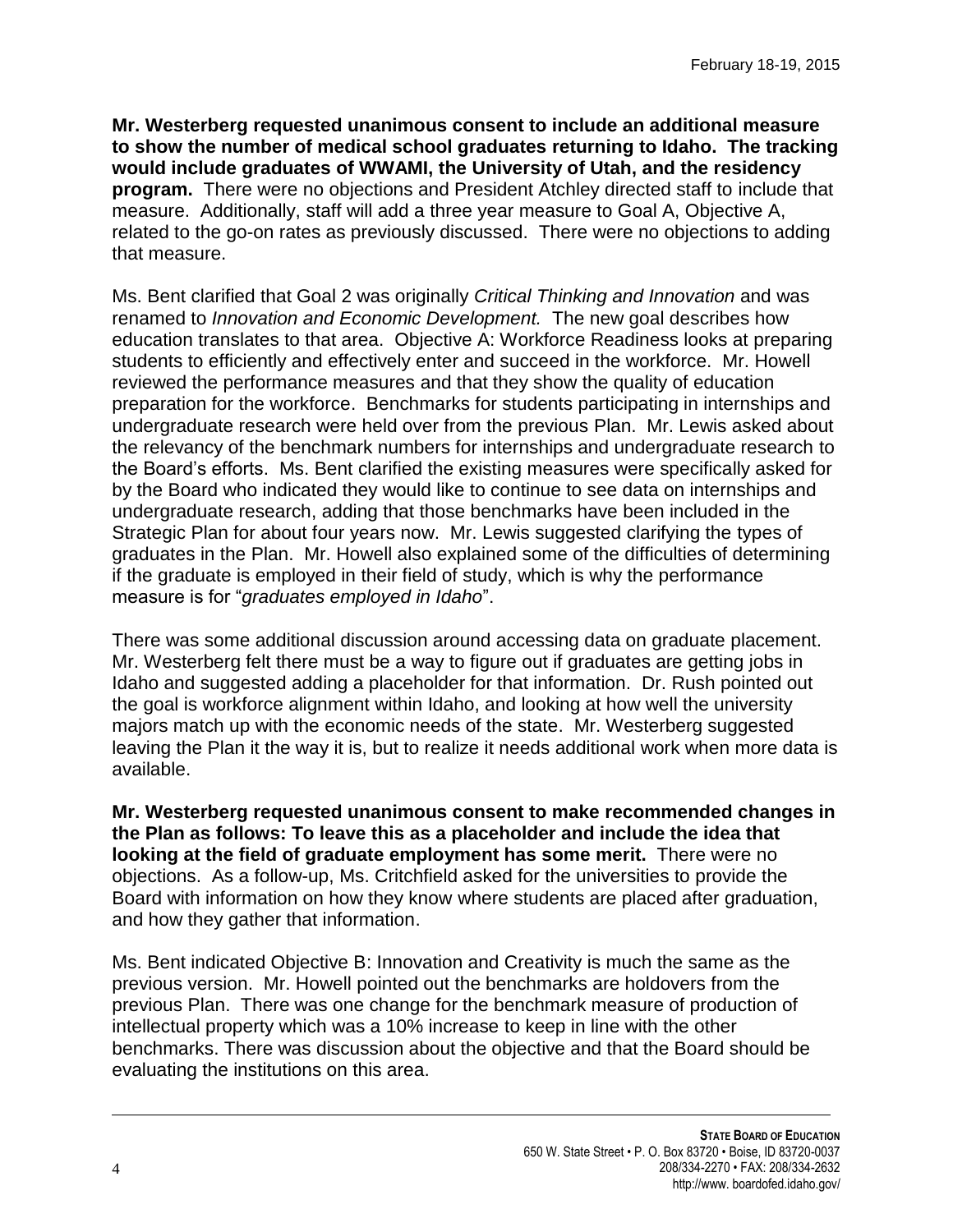Ms. Bent reported that Objective C: Economic Growth, is a new objective, and asked the Board if it is one they would like included in the Plan because it is a bit of a stretch on the things the Board can actually impact. Its description is to support retention and recruitment of businesses to the state and region. Mr. Lewis felt it is a very important area but it might be difficult to report on, and felt a group should be gathered to review the item. Mr. Howell will continue to work with the institutions and agencies to develop the measure. Mr. Lewis suggested descriptive wording for this section might be more about the growth of partnerships and nurturing start-ups, rather than in recruiting businesses to come to the region. Mr. Westerberg recommended leaving Objective C as *Economic Growth* and striking its description until it is further developed.

Ms. Bent indicated Goal 3 is mostly the same as in the previous Plan but slightly expanded. She clarified there will be a performance measure in October to go along with Objective A. Mr. Howell discussed Objective B: Quality Teaching Workforce, which looks at teacher preparation programs at the campuses. Ms. Ybarra asked for some clarification on Goal 3: Objective A related to data. Ms. Bent clarified the data is used to inform policy makers and institutions and is not a general accessibility to data. Dr. Rush recommended adding the words "security" of data in this section. Ms. Atchley recommended clarifying the type of data and its uses for this section. Mr. Lewis recommended removing the words "and accessibility" for it to read "…quality, thoroughness, and security of data. . . ". Under Goal 3: Objective B, Dr. Goesling felt the ACT/SAT benchmark should be increased to improve the quality of teachers. Ms. Atchley responded that grade point and the ability to pass the professional tests may be a better measure. Ms. Bent asked if they wanted to change the benchmark to GPA. There was further discussion about the benchmark and what to use as a measure, or none at all. Discussion indicated the measures need more work. Ms. Bent asked if it would be acceptable to the Board to leave the current measures as placeholders and propose different measures in October. There was no objection and Ms. Atchley directed staff to work on it accordingly.

Ms. Bent discussed Objective C: Alignment and Coordination which is to facilitate and promote the articulation and transfer of students throughout the education pipeline. It is a new measure. Mr. Howell reviewed the performance measures. Under Objective D: Productivity and Efficiency, the institutions recommended including the principles of program prioritization in the Strategic Plan. Ms. Atchley recommended clarifying when looking at graduates per \$100,000, it is on an annual basis. Dr. Goesling recommended including some data about dual credits either under Objective C or D. Dr. Rush recommended adding a measure under Objective C that captures how many dual credit students transfer. Ms. Atchley directed staff to work on another measure and benchmark under Goal 3: Objective C for dual credit students.

Ms. Bent reviewed Objective E: Advocacy and Communication. It is a new objective the purpose of which is to educate the public and their elected representatives by advocating the value and impact of the educational system. There are no performance measures at this time but they will be developed. Ms. Bent pointed out that all agencies and institutions are required to have *Key External Factors* included in their strategic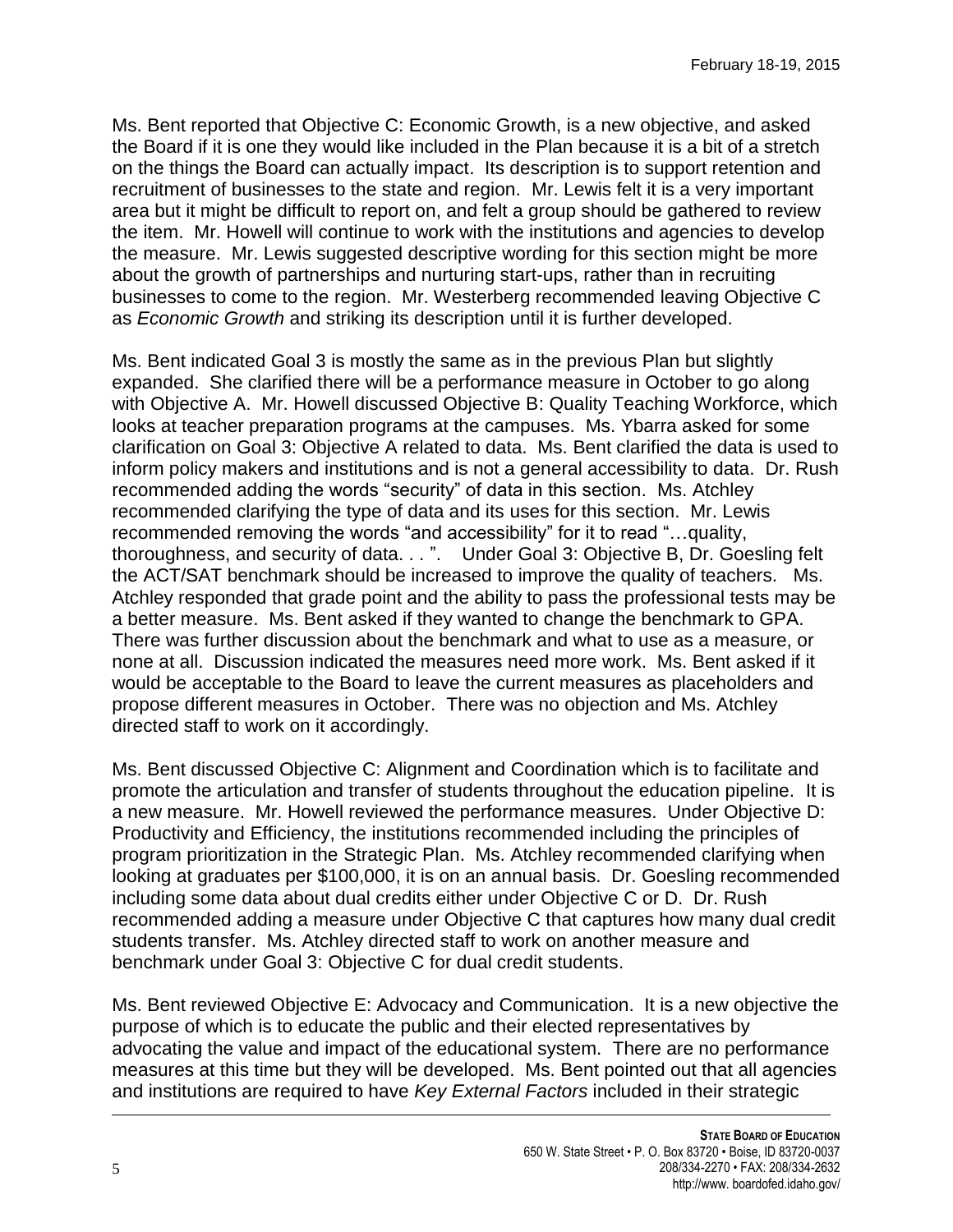plans, and some language has been included. Additionally, an element that is not required but is included is the area of *Initiatives,* which points to some of the main things the Board has accomplished.

B. Higher Education Research Council Strategic Plan/Annual Report

### **BOARD ACTION**

**M/S (Hill/Goesling): To approve the 2016-2020 Higher Education Research Strategic Plan as submitted in Attachment 1.** The motion carried unanimously 6-0. Mr. Lewis and Mr. Westerberg were absent from voting.

Ms. Bent introduced Dr. Mark Rudin, Chair of the Higher Education Research Council (HERC), to present the HERC strategic plan and provide an update of HERC activities. Dr. Rudin started by reviewing HERC's organization. He said the committee felt there were some inconsistencies in HERC's strategic plan and that new metrics needed to be developed. Dr. Rudin reported the main changes were to the performance measures. Mr. Soltman recommended, in looking at the reports from institutions, to see more than a one year snapshot and suggested a report over time. Dr. Rudin acknowledged that recommendation. Ms. Bent pointed out that they have been collecting the research activity reports for about 5 years and staff could compile a more comprehensive report for the Board.

Dr. Rudin provided an update of HERC activities for the Board. He reviewed the scope and mission of HERC, he reviewed the composition of the HERC membership, and pointed out that despite the institutions being competitive they work very well together and collaborate by leveraging their talents and resources. Dr. Rudin expressed special thanks to Dr. Lori Stinson of LCSC for her good work.

Dr. Rudin reviewed various initiatives of HERC such as the HERC Research Infrastructure, the HERC Incubation Fund Grant Program, the Center for Advanced Energy Studies (CAES), and the NSF-EPSCoR (National Science Foundation) matching funds. One additional initiative is the HERC iGEM projects which amounts to \$2 million allocated to HERC to develop projects. There were three main projects funded at various levels: The UI Cyber Security Faculty Cluster, ISU Production of 67CU (Copper 67), and the BSU Computer Science Expansion in an effort to produce more computer science graduates to support local and state-wide industry demands. Dr. Rudin summarized each of the three projects and their accomplishments to date.

C. Legislative Update

## **BOARD ACTION**

**M/S (Goesling/Hill): To postpone the discussion on SB 1085 until tomorrow.**  The motion carried 5-1. Mr. Soltman voted nay on the motion.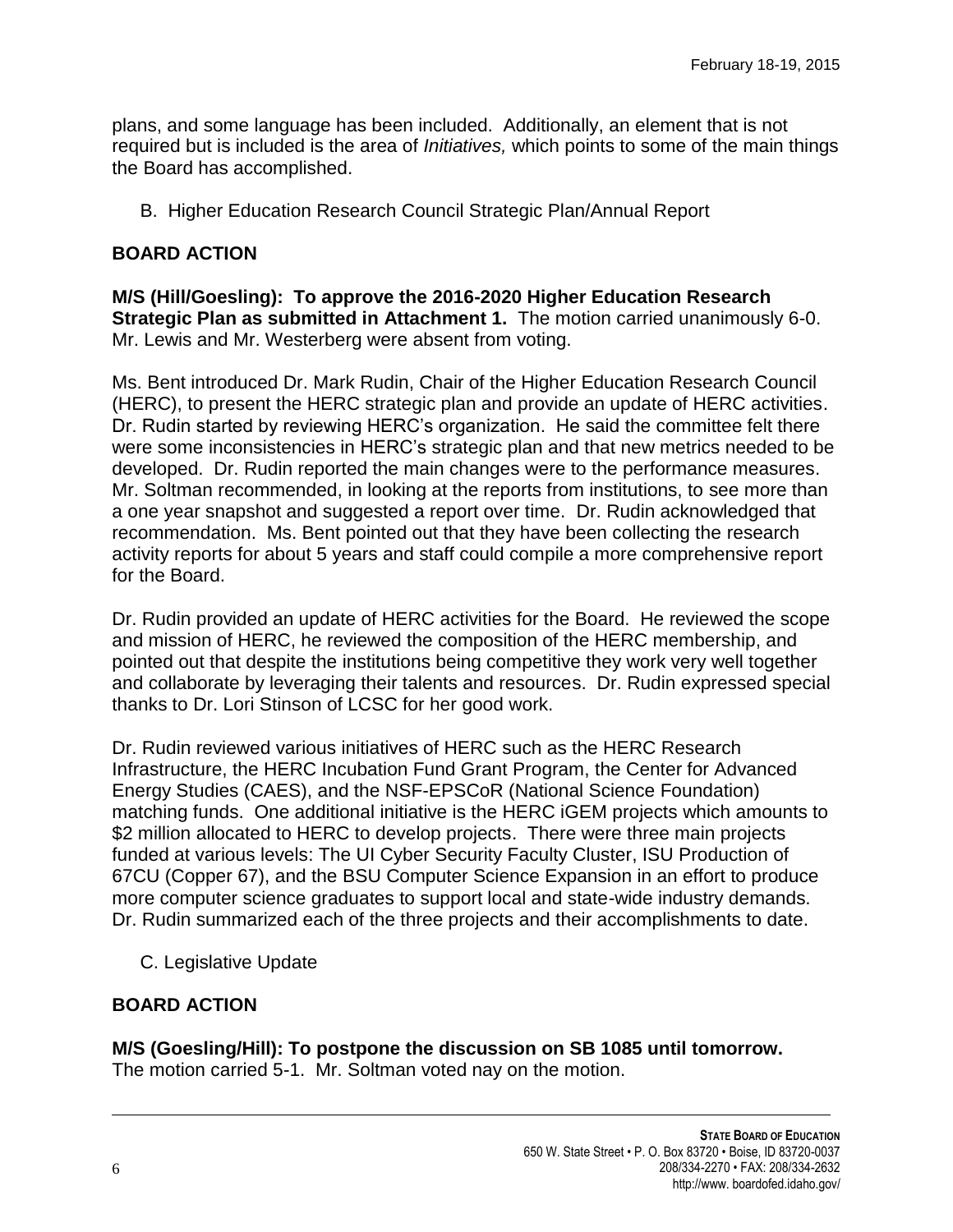**M/S (Goesling/Hill): To oppose SB S1085.** There was not action taken on this motion.

**M/S (Lewis/Westerberg): To table the previous motion and take no further action on it.** The motion carried unanimously 8-0.

**M/S (Critchfield/Soltman): To support HB 0110.** The motion carried unanimously 6- 0. Lewis and Westerberg were absent from voting.

Ms. Bent provided a legislative update for the Board and that the Board may want to take action to support HB 0110 as it is in alignment with the Governor's Task Force Recommendation on Mastery Based Education.

Dr. Goesling asked about SB 1085. Ms. Bent responded it requests the Superintendent remove Idaho from the Smarter Balanced Assessment Consortium (SBAC), and prohibits students from taking any test or test question developed by such consortium as a graduation requirement. It has not had a bill hearing yet. There was some discussion about graduation requirements and Ms. Bent clarified the current graduation requirements along with the process if SB 1085 passes. Dr. Goesling urged postponing discussion on HB 1085 until Board members Westerberg and Lewis could participate.

Dr. Goesling asked for an explanation of SCR 105 and 106. Ms. Bent responded those are Senate Concurrent Resolutions and they do not act as law, but direct and agency or department to an action. SCR 105 directs the Department and Board to convert the current Idaho Core Standards into more Idaho-specific standards in 2015. SCR 106 directs the Department to find an alternative to the Smarter Balanced Assessment Consortium.

Board President Atchley recessed the meeting at 4:14 pm MT.

### **Thursday February 19, 2015, 8:00 a.m., Boise State University, Simplot Ballroom, Student Union Building, Boise, Idaho.**

Board President Atchley called the meeting to order at 8:00 a.m. MT for regularly scheduled business. Ms. Atchley welcomed the new Superintendent of Public Instruction Sherri Ybarra. Ms. Ybarra gave a brief introduction and shared her vision for the next four years at the Department, stating she will be the driving force for K-12 education going forward. Dr. Rush from the Board office introduced Blake Youde as the Board office's new Chief Communication and Legislative Affairs Officer.

## **OPEN FORUM**

There were three requests to speak during open forum.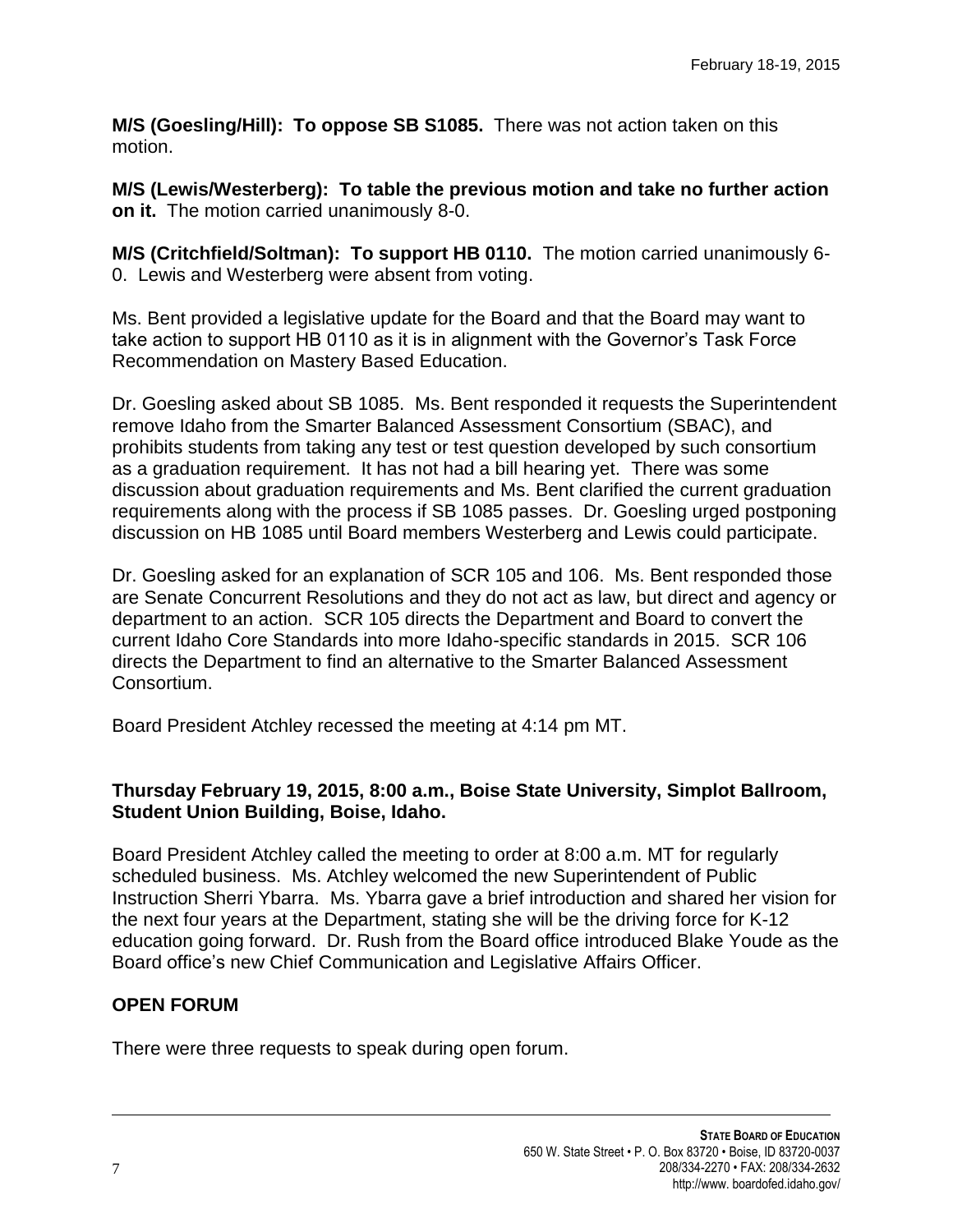Mr. Bob Lokken from White Cloud Analytics addressed the Board about higher education's role in economic development. He discussed economic development and the BSU football team. He pointed out that the future and prosperity of the state relies on its economy. He described the significance of 77 and 15, explaining that over a sixyear span the BSU football program's recruiting classes ranked  $77<sup>th</sup>$  best in the country – in the bottom half. Over that six-year period, the program finished in the top 15 in the United States. Mr. Lokken said this is a perfect example of high performance, especially from a business perspective – where BSU is a good example of something that out performs on a regular basis. He highlighted that BSU has figured out how to compete with larger institutions with less resources but more creativity, risk taking, and innovation. He said that image reflects across the state and drew the correlation between the 77-15 example, economic development, and strong leadership.

Elaine Clegg – Requested to speak during open forum, but was absent.

Mr. Dean Gunderson addressed the Board regarding the Consent Agenda item on *Programs and Changes Approved by the Executive Director*. Mr. Gunderson introduced himself as a grad student at Boise State in the Community and Regional Planning Program (CRP), as well as a business owner, and participant in the Venture College at Boise State. Related to the referenced item on the Consent Agenda, he was opposed to BSU's program changes to the New School of Public Service where the CRP program is being discontinued. He felt it was a very unfortunate decision to discontinue the program and asked the Board to reconsider.

#### **CONSENT AGENDA**

#### **BOARD ACTION**

**M/S (Lewis/Soltman): To approve the Consent Agenda as presented.** The motion carried 8-0.

## **IRSA**

1. Programs and Changes Approved by Executive Director – Quarterly Report

#### **This item was provided in the agenda materials as an information item.**

2. University of Utah – Annual Report

#### **This item was provided in the agenda materials as an information item.**

3. EPSCoR Idaho Committee Appointment

### **BOARD ACTION**

**By unanimous consent to appoint Senator John Tibbits to the Idaho Experimental Program to Stimulate Competitive Research (EPSCoR) Idaho Committee as a**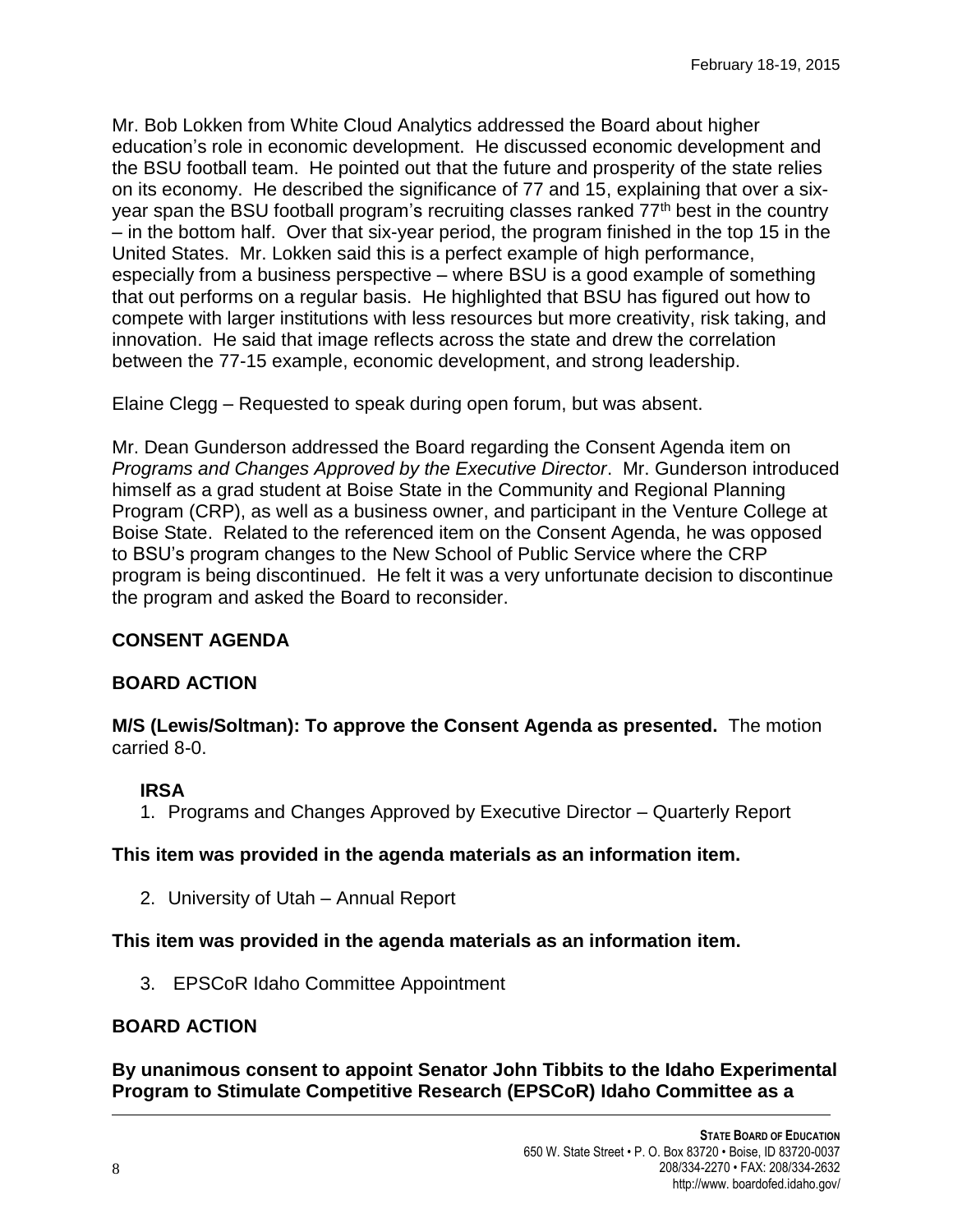**representative of the Idaho State Senate, effective immediately and expiring June 30, 2020.**

## **PPGA**

4. State Rehabilitation Council Appointment

### **BOARD ACTION**

**By unanimous consent to approve the appointment for Mike Hauser to the State Rehabilitation Council as a representative of a disability group for a term of three years effective March 1, 2015 through February 28, 2018.**

5. Indian Education Committee Appointment

### **BOARD ACTION**

**By unanimous consent to appoint Mr. Pete Putra, representing the Shoshone-Paiute Tribe and Mr. Will Fanning representing the College of Western Idaho to the Idaho Indian Education Committee, effective immediately.**

6. Data Management Council Appointment

## **BOARD ACTION**

**By unanimous consent to approve the appointment to the Data Management Council for Matthew Rauch, Will Goodman, and Shari Ellertson.**

7. Alcohol Permits – President Approved – Report

**This item was provided in the agenda materials as an information item.** 

#### **SDE**

8. Correction of the Legal Description of the Inner Boundary of Trustee Zone One for the Homedale School District

#### **BOARD ACTION**

#### **By unanimous consent to approve the request to correct the legal description of the Homedale School District boundaries for Trustee Zone 1 as submitted.**

9. Professional Standards Commission Appointment

# **BOARD ACTION**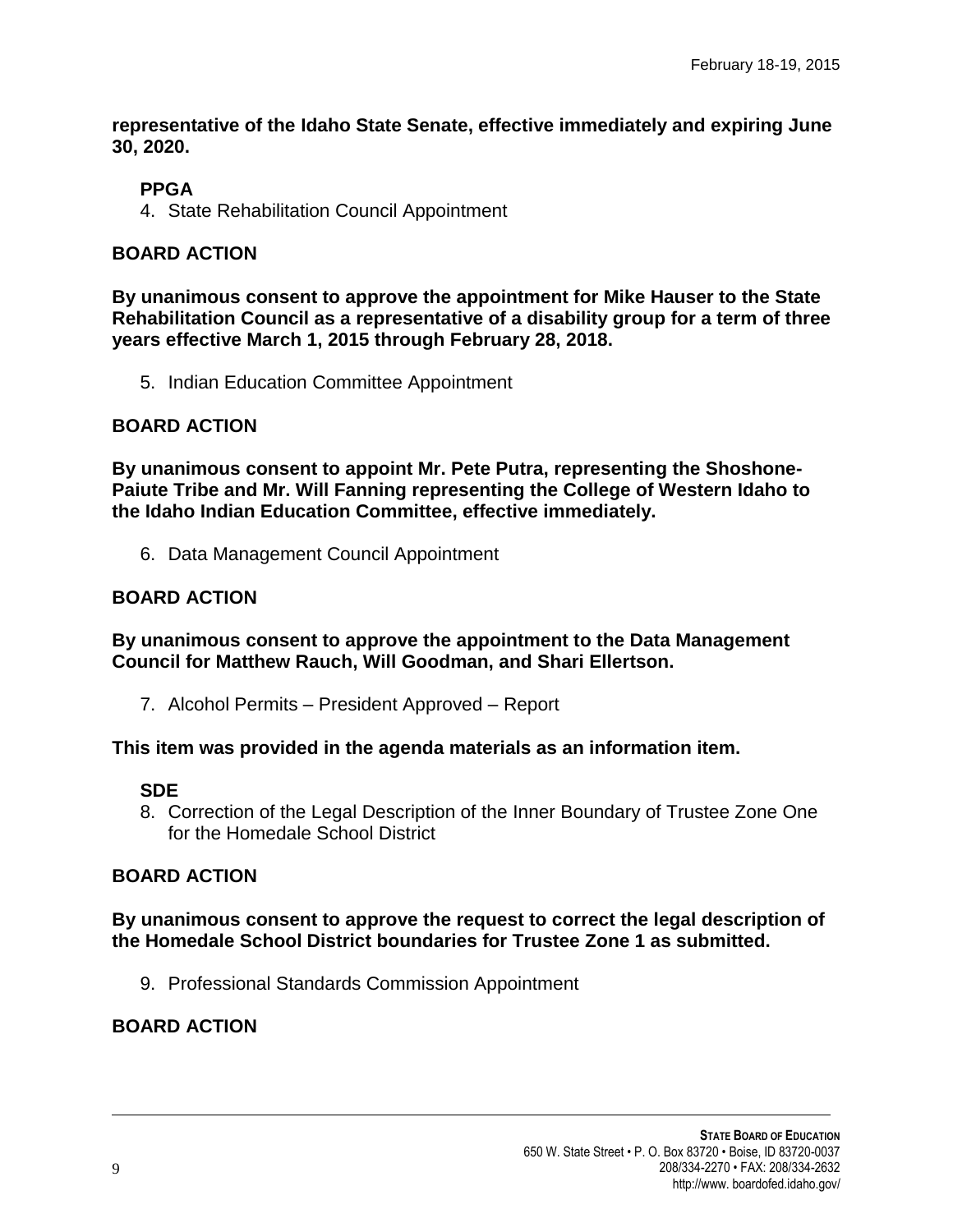**By unanimous consent to approve Pete Koehler as a member of the Professional Standards Commission for a term of three years representing the Department of Education, effective February 19, 2015.**

### **PLANNING, POLICY & GOVERNMENTAL AFFAIRS**

1. Boise State University Annual Report

Boise State University (BSU) President Dr. Bob Kustra provided an annual report to the Board. He reviewed BSU's stats from 2007 until 2014 sharing that enrollment is up 18%, degrees are up 52%, research grants and contracts are up 39%, donors are up 131%, and foundation assets are up 59%.

Dr. Kustra remarked and reflected on the visit to the university by President Obama. He shared a couple of success stories about the faculty from the College of Engineering, and of the student, Ms. Camille Eddy, who introduced the president.

Dr. Kustra reported on BSU as a culture of innovation and indicated they are fully onboard with the teacher certification program. He reported on the Bridge to Career program and mentioned they are trying out three short courses geared at preparing students for the marketplace; they will be piloting the courses next Fall. He spoke about a concurrent enrollment program called "Sophomore Start", reporting BSU is piloting the program in the West Ada, Nampa and Parma school districts this spring. He also reported that in spite of the gap in IPEDs data, BSU is still showing good progress with their retention and graduation rates.

Dr. Kustra spoke of the new College of Innovation and Design, and called attention to the recruitment of Dr. Gordon Jones as the new Dean for the college. Dr. Jones is from Harvard and created the Harvard Innovation Lab program better known as ILAB. Dr. Kustra reported BSU's on-line programs and that they are developing fully on-line degrees. He reported on their football program, its importance to the university and to Idaho, and the focus on and off the field. He reported their APR status is in standing with institutions such as Clemson, Duke, Northwestern and Rutgers, and BSU athletes have some of the highest graduation rates in the region. Dr. Kustra pointed out that successful academic programs are built on the back of a successful athletics program.

Ms. Atchley at this time welcomed former Superintendent of Public Instruction, Tom Luna, as a guest. Mr. Luna served for eight (8) years as an Ex-Officio member of the Board. He was recognized on the national stage for his efforts and much of what is being worked on today is as a result of his efforts. She thanked him for his dedication and hard work to the Board and to the state of Idaho. Board member Lewis offered some heartfelt comments thanking Mr. Luna for his years of service and contribution.

2. Idaho Public Charter School Commission – Annual Report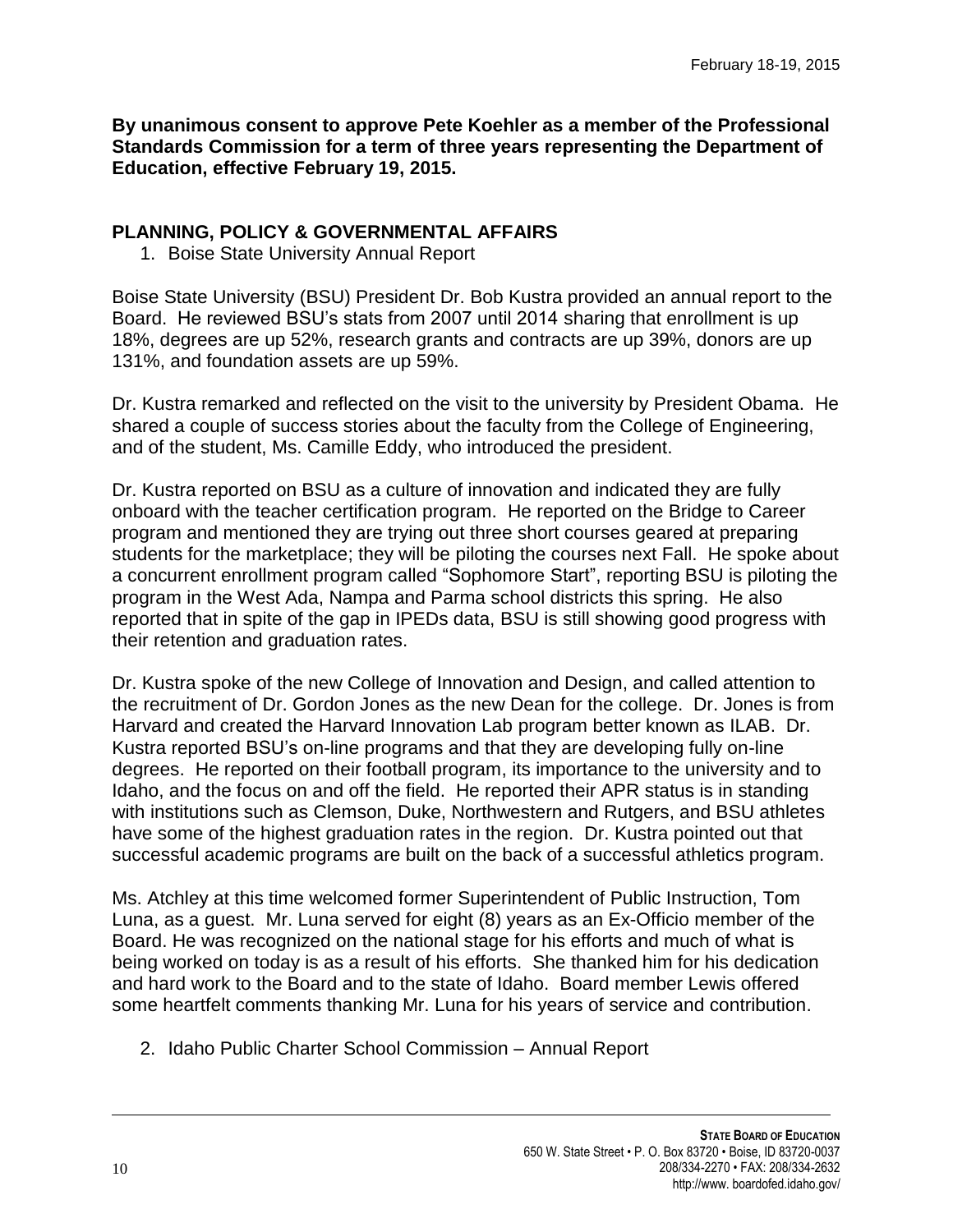Ms. Tamara Baysinger, Public Charter School Commission (Commission) Director, provided a report to the Board. Chairman Reid was not able to attend this meeting. Ms. Baysinger reported they have 35 schools presently, and the number of students attending is about 14,950. Ms. Baysinger identified the current members of the charter Commission, and reported Mr. Kelly Murphy as the newest member. She shared the Commission's performance outcomes for schools which include academic, mission specific, operational, and financial goals.

Ms. Baysinger shared the outcomes from the first available reports to the Board. She pointed out the charter schools all have the opportunity to respond to the contents of their annual reports prior to publication. She indicated there are four accountability designations for the schools: honor, good standing, remediation, and critical. Schools in the top two categories will have their charters renewed. Schools in the remediation or critical standing face potential non-renewal and receive notices regarding their status. For the academic accountability section, 69% of the schools fell into the honor or good standing categories; 19% are in remediation, and 6% are critical. Charter schools are performing well on the SATs in reading, math and writing. Operational accountability designations show the schools doing quite well with none of them in the critical area. In the financial accountability designation, 69% of schools are in honor or good standing.

Ms. Baysinger reported the commission was audited this year by the National Association of Charter School Authorizers (NACSA) and the evaluation report states, "The PCSC has made significant strides in aligning itself to national best practices and improving the authorizing environment in Idaho." Ms. Baysinger thanked the Board for their funding request to JFAC this year.

3. Idaho Digital Learning Academy (IDLA) Annual Report

Ms. Cheryl Charlton provided a report to the Board and was assisted by Mr. Ryan Gravette and Dr. Sherawn Reberry. Ms. Charlton provided a brief overview of the IDLA, and remarked on the number of partnerships they have with entities in the state. Dr. Reberry reported they have expanded their offerings to students through many of these partnerships and are enhancing opportunities for students, teachers and school districts. Their enrollment numbers have been increasing each year; and this year they have new advanced opportunities and dual credit courses available. Their courses are aligned help students to be college and career ready. An additional concept they are working on is virtual counseling for students. Their professional development website offers different training available throughout the state. Dr. Reberry also commented that Camille Eddy (the BSU engineering student who introduced President Obama) was also a student of IDLA in advanced math courses.

Dr. Reberry discussed the Idaho Computer Science Initiative for K-12 which is a partnership between Code.org, the Idaho Technology Council, IDLA, and Idaho school districts. Idaho is the first statewide partnership participating in this initiative.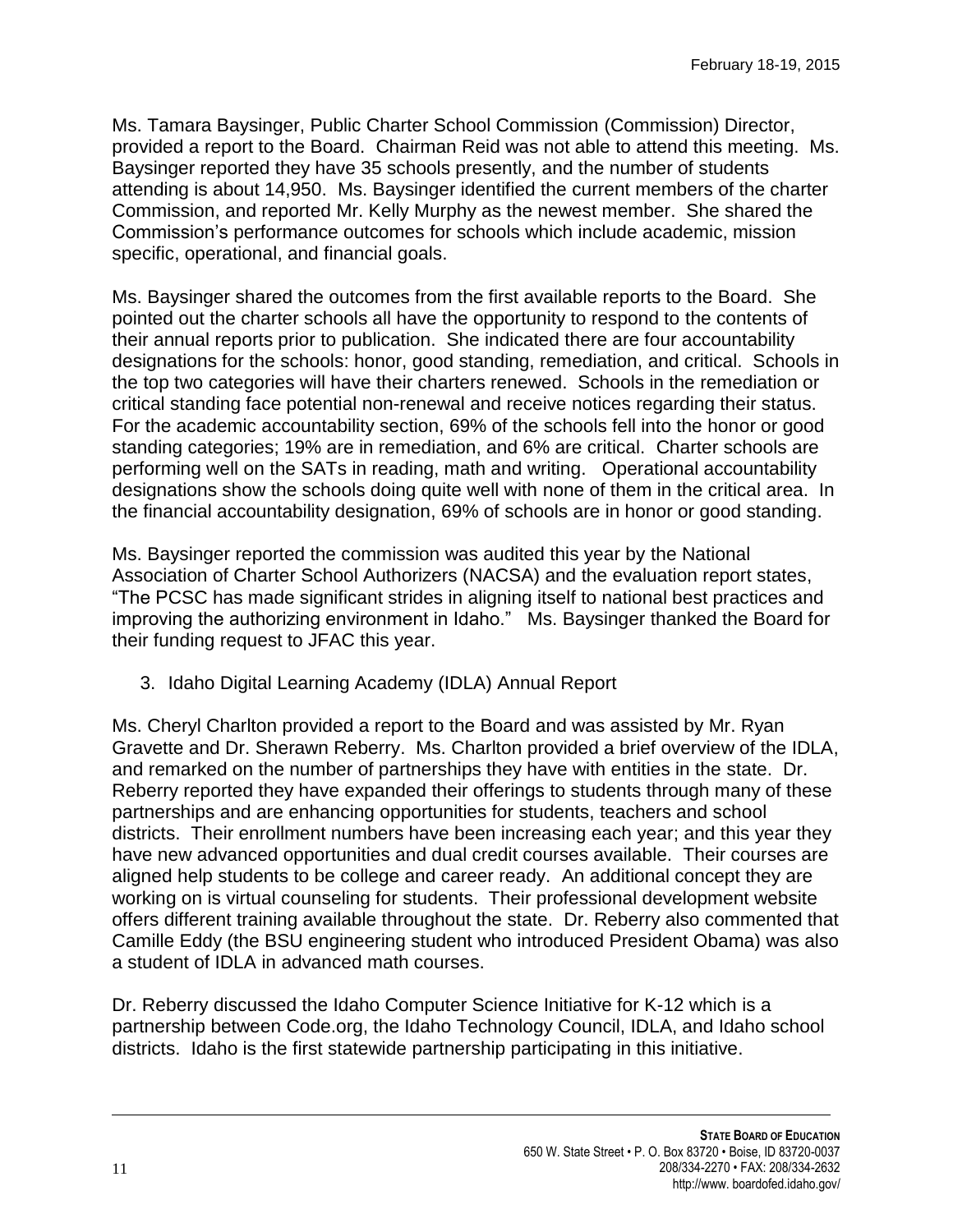Mr. Ryan Gravette reported on the technical support area of IDLA and the quality of support they strive to offer. He remarked on blended learning along with research and development projects with other institutions. He reminded the Board of IDTransfer.org where students can find out how their courses will transfer from institution to institution in Idaho by using this tool. There is also a college search engine that provides answers to the top 12 questions students are asking across the state. He commented on the importance of data security to IDLA and that they use the same technology banks are using for security.

Mr. Soltman asked about the impact from the loss of the Idaho Education Network (IEN). Mr. Gravette responded that bandwidth at school districts has changed and improved over the years because of the efforts of the IEN. He added there will be opportunities for expansion across the state because of the work of the IEN. Systems will still be available if there is an IEN outage; they don't want students to be impacted by any disruption. Ms. Ybarra thanked the representatives from IDLA for their work.

4. Idaho Educational Services for the Deaf and Blind Annual Report

Administrator for the Idaho Educational Services for the Deaf and Blind (IESDB), Brian Darcy, provided a report to the Board. He identified the members of their Governor appointed board and shared IESDB's organizational chart. Mr. Darcy reported they have 31 teachers and currently serve around 1,800 students statewide, from birth to age 21, through seven regional educational centers. In-home education is a very important part of student development and is available to parents and children from birth to three years old. Mr. Darcy showed a comparison of caseloads from 2009 to 2015 for illustrative purposes, and also summarized the information by region. He reported since 2008 there has been a 60% increase in students. He said they struggle to be able to serve the amount of students in Idaho, pointing out there is a lack of qualified teachers. There are only three certified Brailleists in the state, and IESDB has two of them. Mr. Darcy pointed out they also offer short term programs for students who cannot attend on-campus which include working with parents and students separately, then together.

Mr. Darcy reported on their media and library services and that they work with all the school districts in the state. He reported on technology students have access to thereby enhancing their learning, and remarked on the collaboration with agencies and entities. Mr. Darcy shared some details of experiences and activities students get to participate in, such as skiing or dancing, and how the school helps students conquer challenges.

Mr. Darcy reported that their campus is an AdvancED Standards campus. He reported on facility development and their focus on safety and accessibility. They have added seven power doors and also have a new digital communications system. He reported that future requests include a redesign and automation of their irrigation system, resurface of parking lots and interior roads, new windows in some buildings, and renovation of their round building. He expressed deep appreciation for the Governor's request to increase this year's budget. Mr. Darcy reported on the strategic planning exercises they go through and their work to identify foreseeable barriers.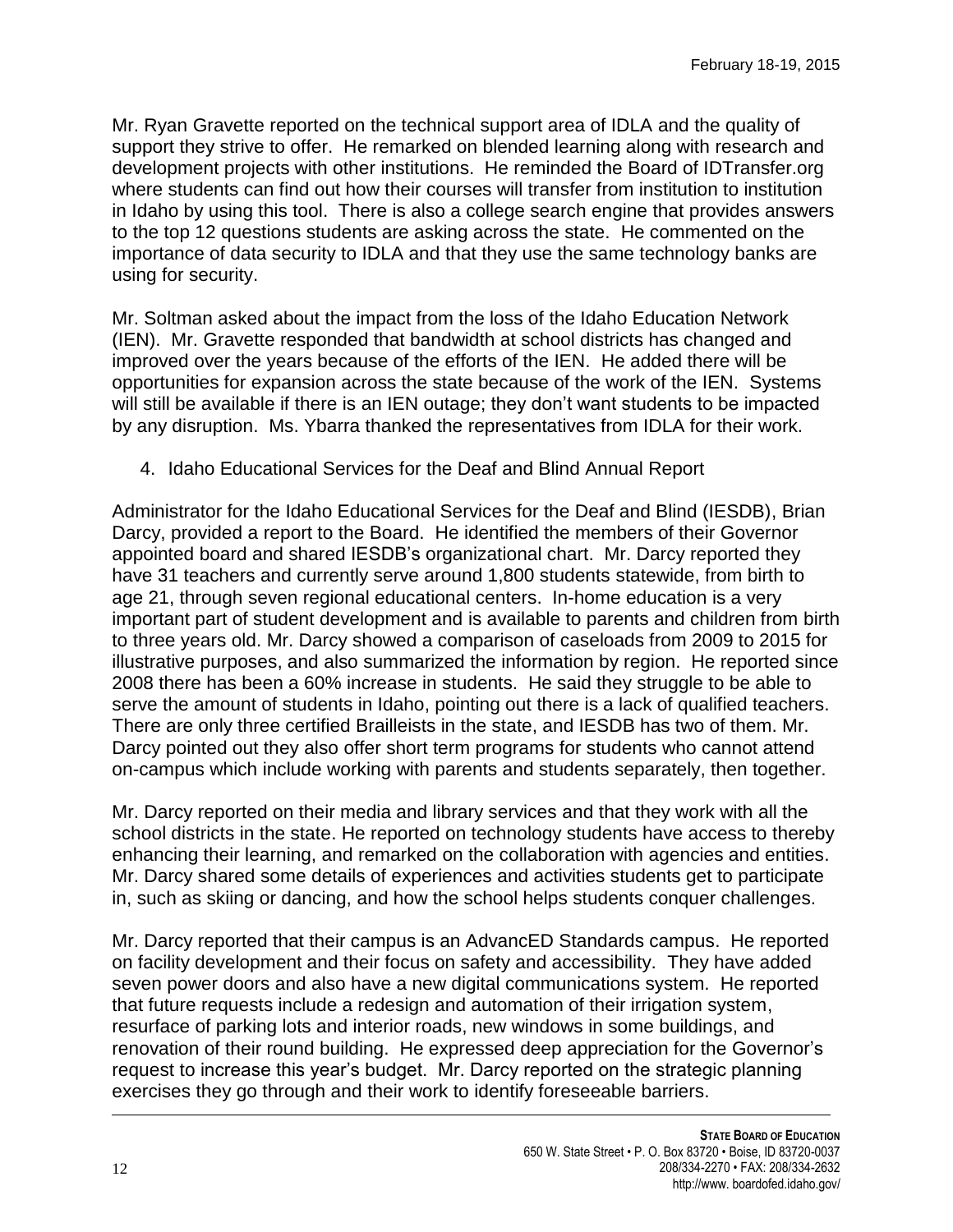5. Amendment to Board Policy – I.O. Data Management Council – First Reading

## **BOARD ACTION**

**M/S (Westerberg/Soltman): To approve the first reading of Board Policy I.O. Data Management Council as presented in Attachment 1.** The motion carried unanimously 8-0.

Mr. Westerberg indicated this revision changes the Data Management Council (DMC) policy to have a Board staff member chair the council.

6. Data Management Council – Policies and Procedures – Amendment

### **BOARD ACTION**

**M/S (Westerberg/Critchfield): To approve the Data Management Council policies and procedures as submitted in attachment 1.** The motion carried unanimously 8-0.

Mr. Howell reported that the policy changes included additional clarification for specific agency data requests or those that must be approved by the DMC, that student level data can be shared with the original custodian of the data, and regarding the cell size for masking data that anything below ten (10) be masked.

7. Amendment to Board Policy – Bylaws – Second Reading

#### **BOARD ACTION**

**M/S (Westerberg/Goesling): To approve the second reading of Board policy – Bylaws, adding a new subsection codifying the Boards athletic committee as submitted.** The motion carried unanimously 8-0.

8. Lewis-Clark State College – Tenure and Promotion Policy Amendment

## **BOARD ACTION**

**M/S (Westerberg/Soltman): To approve the request by Lewis-Clark State College to approve their Faculty Rank and Promotion Policy 2.106 and Tenure Policy 2.111 as submitted in attachment 1 and 2.** The motion carried unanimously 8-0.

Dr. Lori Stinson, Provost of Lewis-Clark State College (LCSC), indicated changes to LCSC's Tenure and Promotion include clarification of definitions and minor language changes to ensure consistency between the Tenure Policy and the Promotion Policy. She pointed out each piece was carefully reviewed, debated, vetted and voted on by the LCSC faculty. The policies have also been approved by college administration.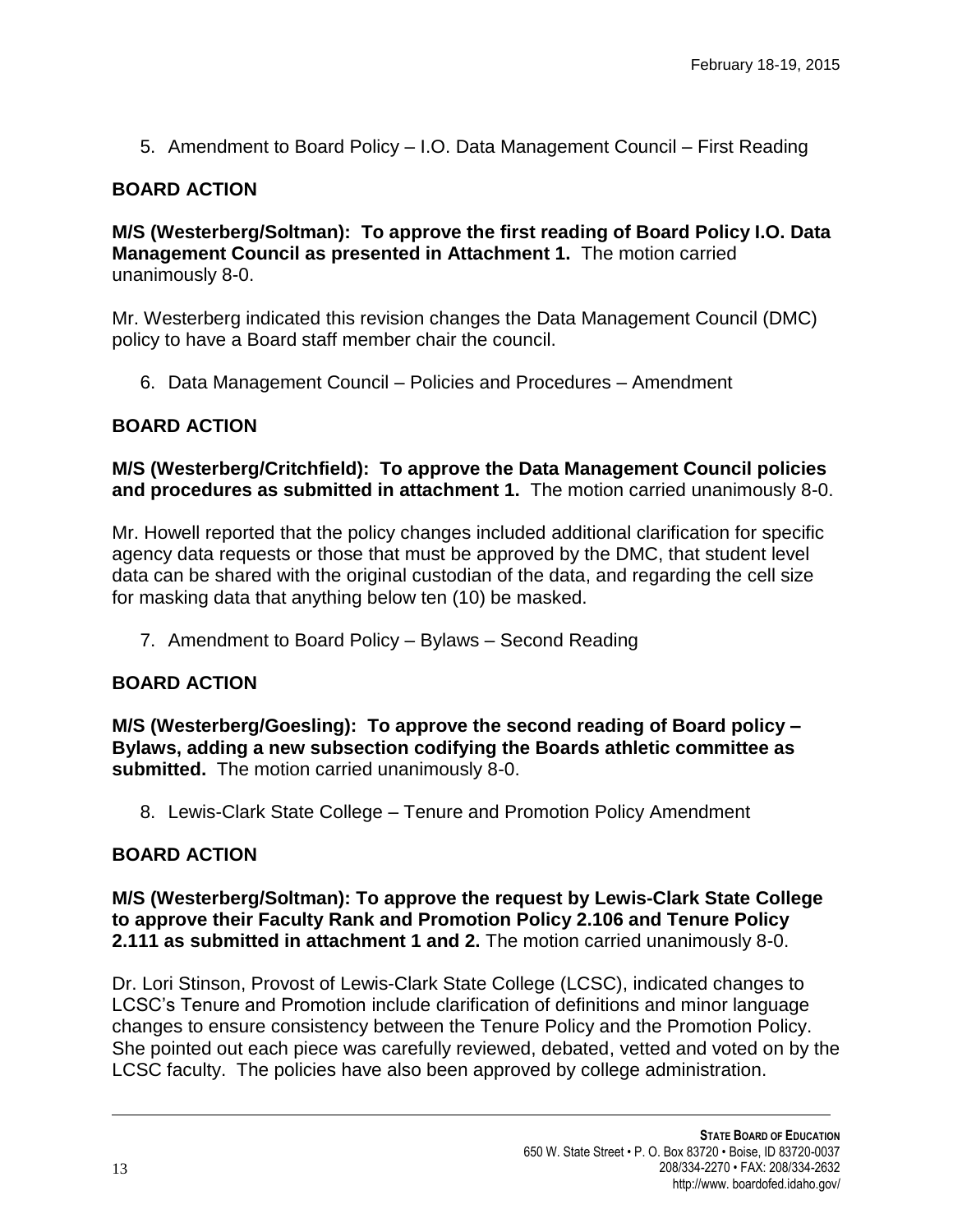## 9. Presidents' Council Report

Dr. Joe Dunlap, President of North Idaho College and current chair of the President's Council, provided a report on the Council's recent meetings. He said the institutions provided assistance with regard to the Board's strategic planning. They heard about two proposals from the Division of Professional-Technical (PTE) education; one is an opportunity to apply for apprenticeship grants with the Department of Labor; the second is a new technology platform being developed. Registrars and faculty will participate in future discussion on those items.

Dr. Dunlap reported on the National Association of System Heads (NASH) initiative focusing on issues related to college completion. Regarding the Postsecondary Institution Rating System (PIRS), the Department of Education is committed to using a rating system by Fall of 2015 to measure access, affordability, and college/university success, and will request legislation for partial funding for Pell grants by 2018.

Dr. Staben proposed lowering barriers to attending college by providing automatic admission of high school students who met admission requirements. Ms. Atchley recommended coupling this with the uniform application that is being developed. Presidents agreed to solicit the opportunity for a president's panel to visit with high school administrators regarding college barriers. They discussed purchasing inflexibility and having to use the statewide contract rather than being able to use local vendors. Mr. Freeman from the Board office provided that under the law vendors on the state contract must be used first. He will research options and report back to the presidents.

On a separate note, Ms. Atchley respectfully requested that the institutions give serious consideration to the number of late items and special meetings requested lately, and encouraged institutions to review the calendar more thoroughly for deadlines.

10.Reconsideration of Pending Rules – Docket 08-0203-1401, Graduation Requirements and Docket 08-0203-1406, K-12 Data Elements

## **BOARD ACTION**

**M/S (/): To reject sections 105.06.e through g in Docket 08-0203-1401.** 

**Mr. Westerberg requested unanimous consent to postpone this motion until the next special meeting.** There were no objections to the request.

## **AND**

**M/S (Westerberg/Ybarra): To reject Docket 08-0203-1406.** The motion carried unanimously 8-0.

Mr. Westerberg indicated this item is to reconsider some proposed rules. Ms. Bent reminded the Board of the rulemaking process and provided information on the rules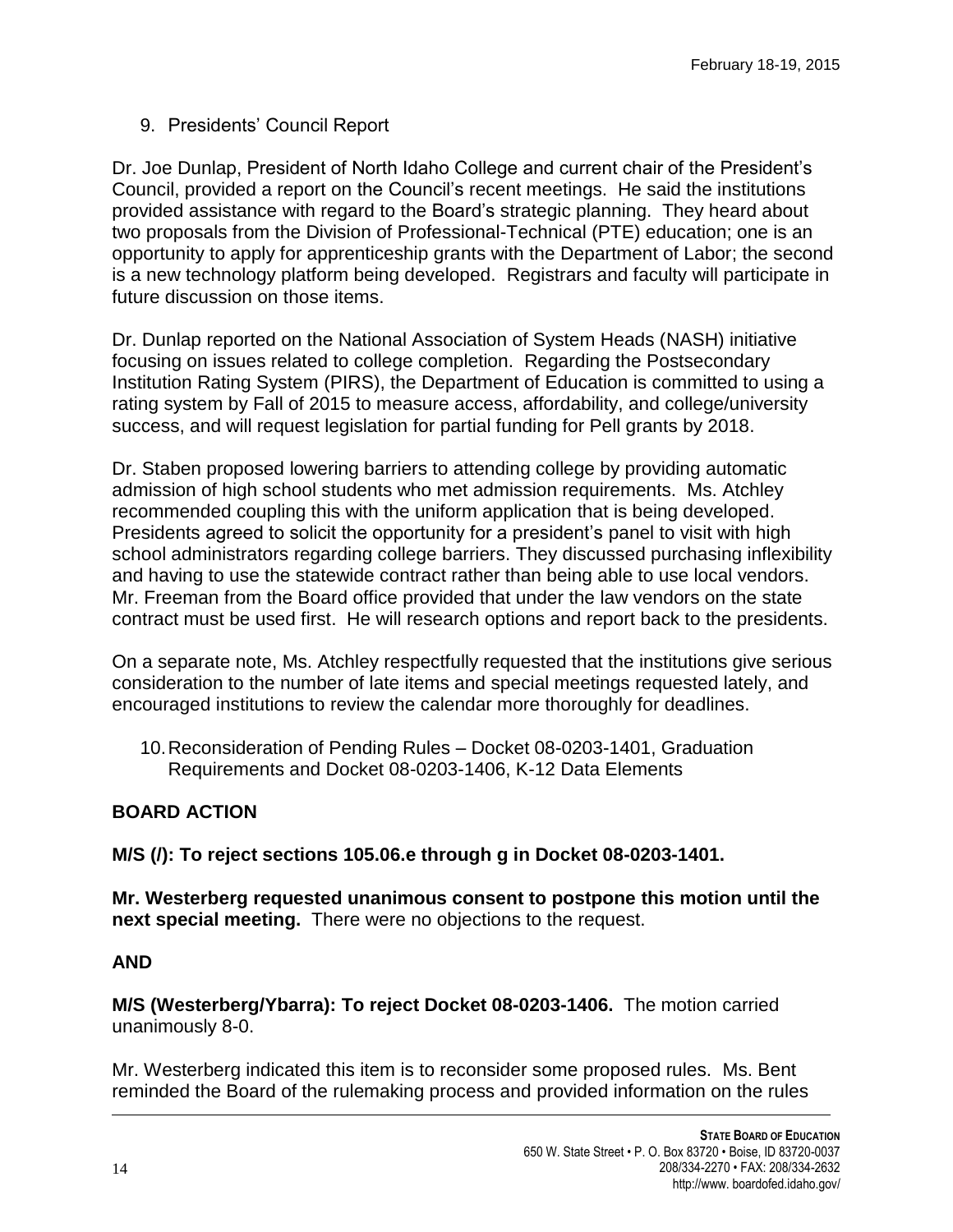being reconsidered. For the first rule regarding graduation requirements, the Board's Accountability and Oversight Committee reviewed the graduation requirement and is recommending the Board consider at this time to only require the college entrance exam for graduation purposes in grade 11. The committee's concerns centered on requiring the students to take both the ISAT and the college entrance exam in grade 11 and continued uncertainty at the district level during the transition from the old assessment to the new assessment.

Ms. Bent indicated the second rule deals with new data elements and requires any student specific data elements be approved by the Governor and legislature. The Department proposed eight (8) new data elements, but those elements were later found to not be necessary. Based on their recommendation, the Board is being asked to reconsider the rule. Ms. Bent pointed out that because of the rulemaking process, the germane committees have already received the rules and are holding them pending the Board's action today.

Ms. Ybarra commented that part of the concern on Docket 08-0203-1401 is to address parental concern related to over testing. There was discussion about the SAT, the SBAC, and over testing of high school students. Ms. Critchfield, who served on the Accountability and Oversight Committee, clarified this recommendation is not the removal of a requirement, but a change in the requirement moving from grade 11 to grade 10. Ms. Critchfield said there is a feeling in the region of an abundance of testing.

There was additional discussion regarding moving the test to the grade 10. Mr. Lewis felt there needed to be a transition time allowance and suggested rewriting the provisions rather than opposing them. Mr. Westerberg requested deferring the item until after the lunch hour. Ms. Bent pointed out that as a technical point, there isn't an opportunity to rewrite the rule at this point in time; adding that a pending rule could be proposed. Mr. Lewis felt the Board should not vote on the rule today. After additional discussion, the motion regarding Docket 02-0803-1401 was postponed until the next special meeting.

At this time during the meeting, the Board returned the discussion on the legislative item SB 1085 where the final motion was to take no further action on it.

## **AUDIT**

1. Audit Committee Appointments

## **BOARD ACTION**

**M/S (Goesling/Soltman): To renew the appointment of Mark Heil as a non-Board member of the Audit Committee.** The motion carried unanimously 8-0.

# **BOARD ACTION**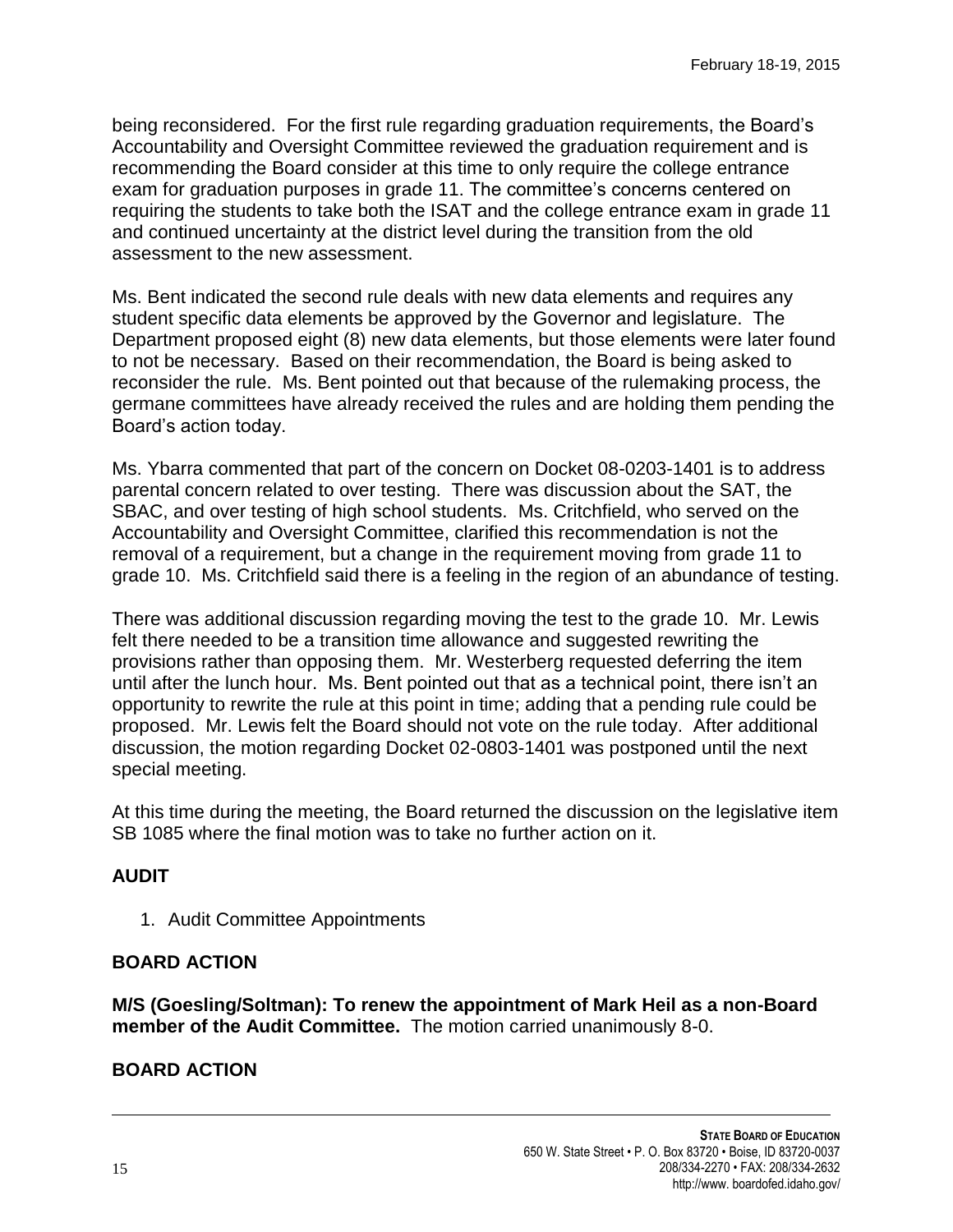#### **M/S (Goesling/Hill): To approve the appointment of Brent Moylan as a non-Board member of the Audit Committee.** The motion carried unanimously 8-0.

Dr. Goesling indicated staff requests reappointment of Mr. Heil to the Audit Committee. Mr. Heil has expressed his interest in continuing to serve the Board. Additionally, the Committee did a significant search for another non-Board member and was referred to Mr. Brent Moylan. The Committee reviewed Mr. Moylan's resume and voted unanimously to confirm his independence and recommend his appointment.

2. FY 2014 College and Universities' Net Position Balances

Dr. Goesling pointed out net position balances for the four-year institutions were provided as part of the agenda materials. The institutions are to maintain fund balances sufficient to stabilize their operating budgets and the Board has set a minimum target reserve of 5% of operating expenditures as a benchmark in its Strategic Plan.

Dr. Goesling asked why the University of Idaho (UI) was below the 5%. Mr. Ron Smith responded that last legislative session they were informed the reserve for their selfinsurance plan would be increased by approximately \$6 million from where it is now. Legislation was passed to reverse that, so the \$6 million will come back and put UI at a ratio of 5.8%. Dr. Goesling asked ISU about their recommendations to other institutions to bring their net positions up. Mr. Fletcher commented on their work related to fiscal discipline and the importance of conducting monthly reviews in all areas; adding that they correct deficiencies immediately. Mr. Fletcher added that they work very hard to keep their faculty informed about the financial viability of the institution.

3. FY 2014 College and Universities' Financial Ratios

Mr. Freeman provided a review of the institutions' ratios for the newer Board members and pointed out that they are designed as a management tool to measure financial activity and trends. They do not lend themselves to comparative analysis. Mr. Freeman reported they look at four main ratios and that a weighted value is assigned to teach ratio. He provided an explanation of each of the ratios. He discussed the composite financial index (CFI) which shows a threshold of financial health with a score of at least three. When an institution falls below a CFI of three, it provides a long-term plan to address the issues. Mr. Soltman felt if a CFI of below three can be explained by an isolated incident, then a long range plan would not be necessary.

4. Lewis-Clark State College Foundation Operating Agreement

## **BOARD ACTION**

**M/S (Goesling/Soltman): To approve the revisions to the Operating Agreement between Lewis-Clark State College and the Lewis-Clark State College Foundation, Inc., as presented.** The motion carried unanimously 8-0.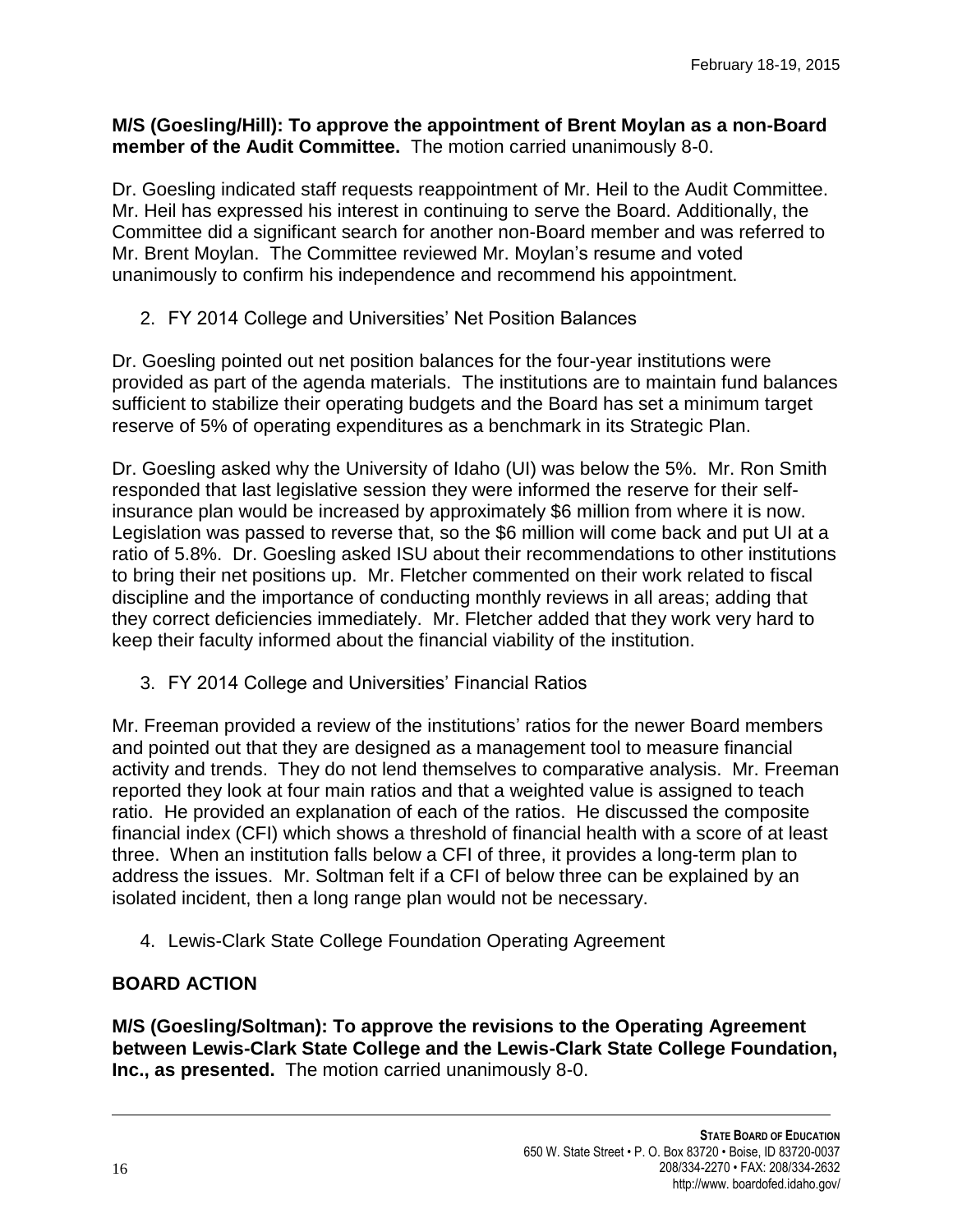At this time the meeting recessed for lunch.

# **BUSINESS AFFAIRS & HUMAN RESOURCES**

### **Section I – Human Resources**

1. Amendment to Board Policy – Section II – Human Resources, First Reading

### **BOARD ACTION**

**M/S (Lewis/Soltman): To approve the first reading of proposed amendments to Board policy Sections II.F., II.L. and II.M., as presented.** The motion carried unanimously 8-0.

Mr. Freeman introduced the item stating it has been reviewed with the Vice Presidents of Finance and Human Resource directors at the institutions. The proposed amendments will make Board policies internally consistent with respect to finality of employment decisions by institutions and agencies; and clarify the circumstances under which payments in addition to fixed salaries may be authorized.

2. Boise State University – Multi-Year Employment Agreement – Football Head Coach

## **BOARD ACTION**

**M/S (Lewis/Westerberg): To approve the request by Boise State University to enter into a five-year employment agreement with Bryan Harsin, Head Football Coach, with a retroactive effective date of January 11, 2015 and terminating on January 10, 2020, at a base salary of \$800,000, and such base salary increases and supplemental compensation provisions as submitted.** The motion carried 7-1. Dr. Goesling voted nay on the motion.

## **BOARD ACTION**

**M/S (Lewis/Soltman): To approve amendments to the license agreement between Boise State University and Bryan Harsin Enterprises, LLC, to provide a monthly royalty payment of \$16,667, as submitted.** The motion carried unanimously 8-0.

Mr. Kevin Satterlee, legal counsel for BSU, indicated the university is requesting approval for a new five year contract with Head Football Coach Bryan Harsin, and outlined the changes to the contract. He mentioned the contract has been discussed in the Athletics Committee on two occasions.

Mr. Westerberg suggested a review of best practices relative to liquidated damages. Dr. Goesling expressed concern with the signing bonus, the change in number of games from 9 to 8, and concern over the liquidated damages. Mr. Satterlee responded those concerns should be taken into context with the negotiation that takes place and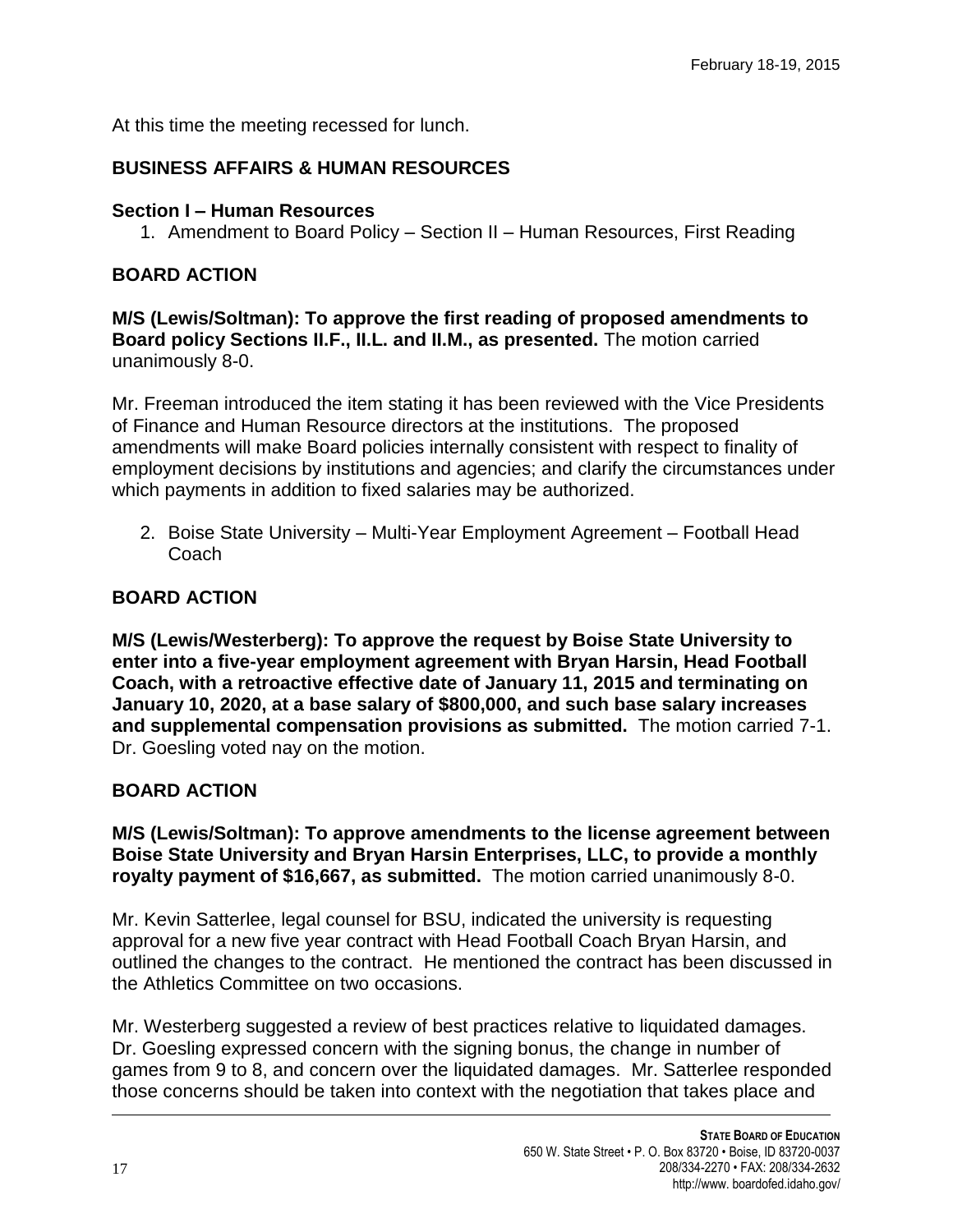this is where they ended up in the negotiations. Ms. Atchley questioned the frequency of amending these types of contracts. Dr. Kustra responded that there are competitive pressures and marketplace demands placed on coaches and athletics directors. He added that the reality of a post-season victory is there is an agent pressuring the Athletics Director to amend the contract. He pleaded with the Board to support this program and to try to understand the program dynamics and its radical changes. He also remarked BSU is completely in synch with the way liquidated damages in coaches' contracts are handled. Dr. Kustra indicated BSU would provide the liquidated damages data to the Board for their review. Mr. Lewis did recognize that these coach contract reviews are part of a cycle that occur with end of season games and the Board is understanding of it.

Mr. Satterlee pointed out the coach salary is paid out of Athletics Department revenues and that no state funds are used. Dr. Kustra also pointed out that the other athletics programs are largely supported by the football program revenues which has become a fact at many institutions.

Mr. Lewis also made a point to vocalize the Board's congratulations to the success of Coach Harsin during the past year.

3. Boise State University – Multi-Year Term Sheet – Football Coordinators

## **BOARD ACTION**

**M/S (Lewis/Goesling): To approve the request by Boise State University to authorize an offer of multi-year employment to the football defensive coordinator, Marcel Yates, with an effective date of March 1, 2015, and to bring to the Board for approval an employment agreement in substantial conformance with the term sheet set forth in Attachment 1, at a future Board meeting.** The motion carried unanimously 8-0.

Mr. Satterlee pointed out the employment agreement would not need to be retroactive because the effective date will be March 1<sup>st</sup>, and the athletic achievement incentive pay for bowl games should read \$16,500 rather than \$16,250. Lewis amended the motion with the correct effective date.

4. Idaho State University – Amendment to Multi-Year Employment Agreement – Football Head Coach

## **BOARD ACTION**

**M/S (Lewis/Hill): To approve the request by Idaho State University to amend the wording in Sections 3.2.1 to 3.2.8 and Section 5.3.3 in the employment agreement with Michael D. Kramer, Head Football Coach, as proposed.** The motion carried unanimously 8-0.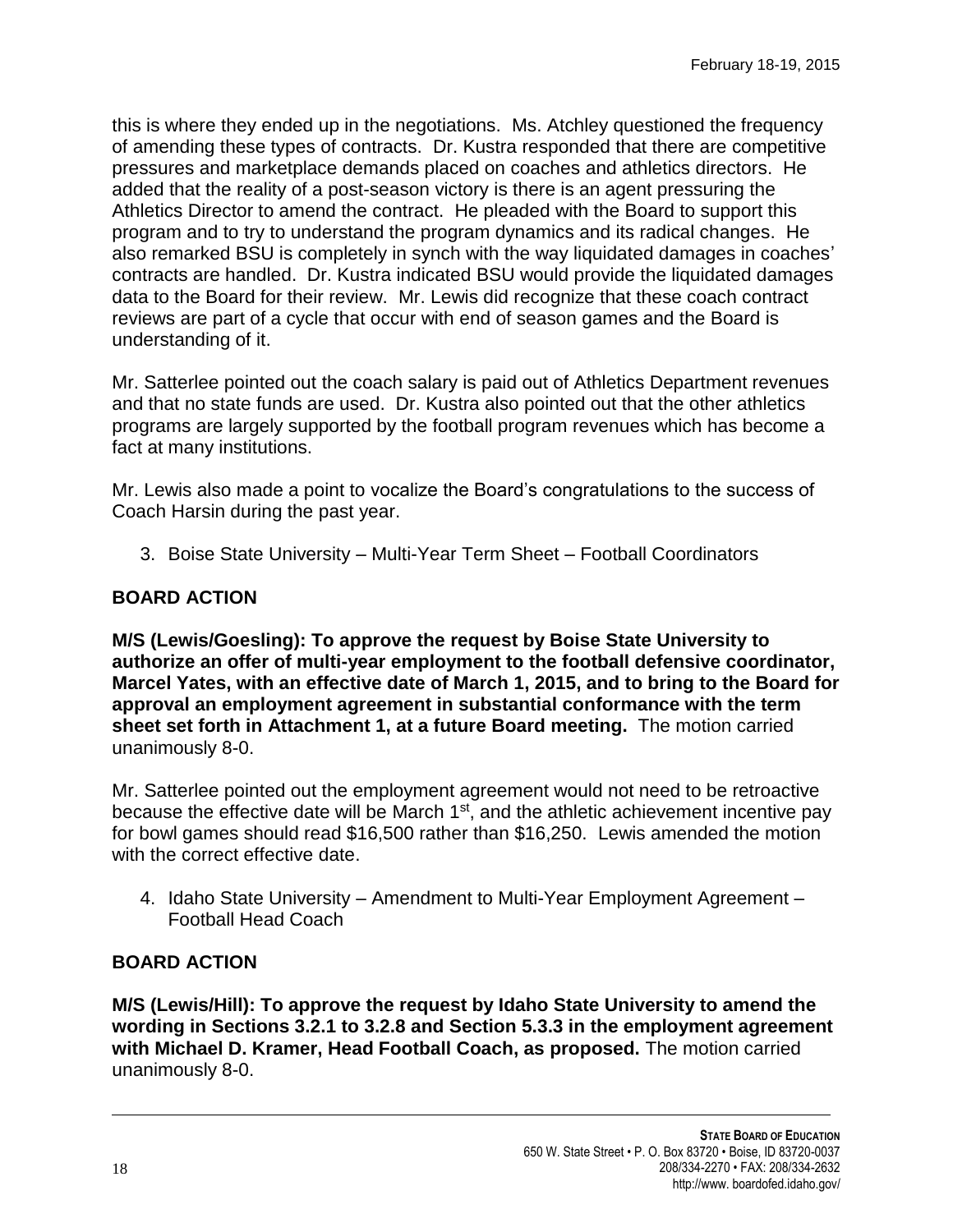Mr. David Alexander from ISU indicated this is an amendment to the employment agreement with Head Football Coach Michael D. Kramer. Mr. Lewis indicated the Athletics Committee has reviewed this contract and recommends approval. Mr. Lewis also congratulated Coach Cramer on his success on behalf of the Board.

5. Idaho State University – Appointment of Vice President for Research and Dean of the Graduate School

### **BOARD ACTION**

**M/S (Lewis/Hill): To approve the request by Idaho State University for the appointment of Cornelis J. Van der Schyf as Vice President for Research and Dean of the Graduate School, commencing on March 1, 2015, at a salary of \$190,008.** The motion carried unanimously 8-0.

Idaho State University (ISU) President Art Vailas introduced Professor Van Der Schyf to the Board. He commented on the credentials of the professor and that he would be the new Vice President for Research and Economic Development at ISU. Dr. Van der Schyf has served as Dean of the Graduate School at ISU since April, 2013.

#### **Section II – Finance**

1. Amendment to Board Policy – Section V.Q. – Retirement Plan Committee, First Reading

#### **BOARD ACTION**

**M/S (Lewis/Soltman): To approve the first reading of the proposed Board policy Section V.Q., Retirement Plan Committee, as presented.** The motion carried unanimously 8-0.

Mr. Freeman indicated this is a proposal to create a Retirement Plan Committee to assist the Board in performing its fiduciary duties as the plan sponsor of three Defined Contribution (DC) Plans used by employees at the colleges and universities. Board staff does not have the time or expertise to perform necessary and appropriate monitoring of the plans and even with in-house expertise, a committee to oversee retirement plan design, investments, and fees is a best practice and industry standard.

2. Intercollegiate Athletics Financial Reports

Mr. Lewis indicated the intercollegiate athletics financial reports were provided in the agenda materials to the Board. There was no discussion on the item.

3. Intercollegiate Athletics Employee Compensation Reports

Mr. Lewis indicated the intercollegiate athletics employee compensation reports were provided in the agenda materials to the Board. There was no discussion on the item.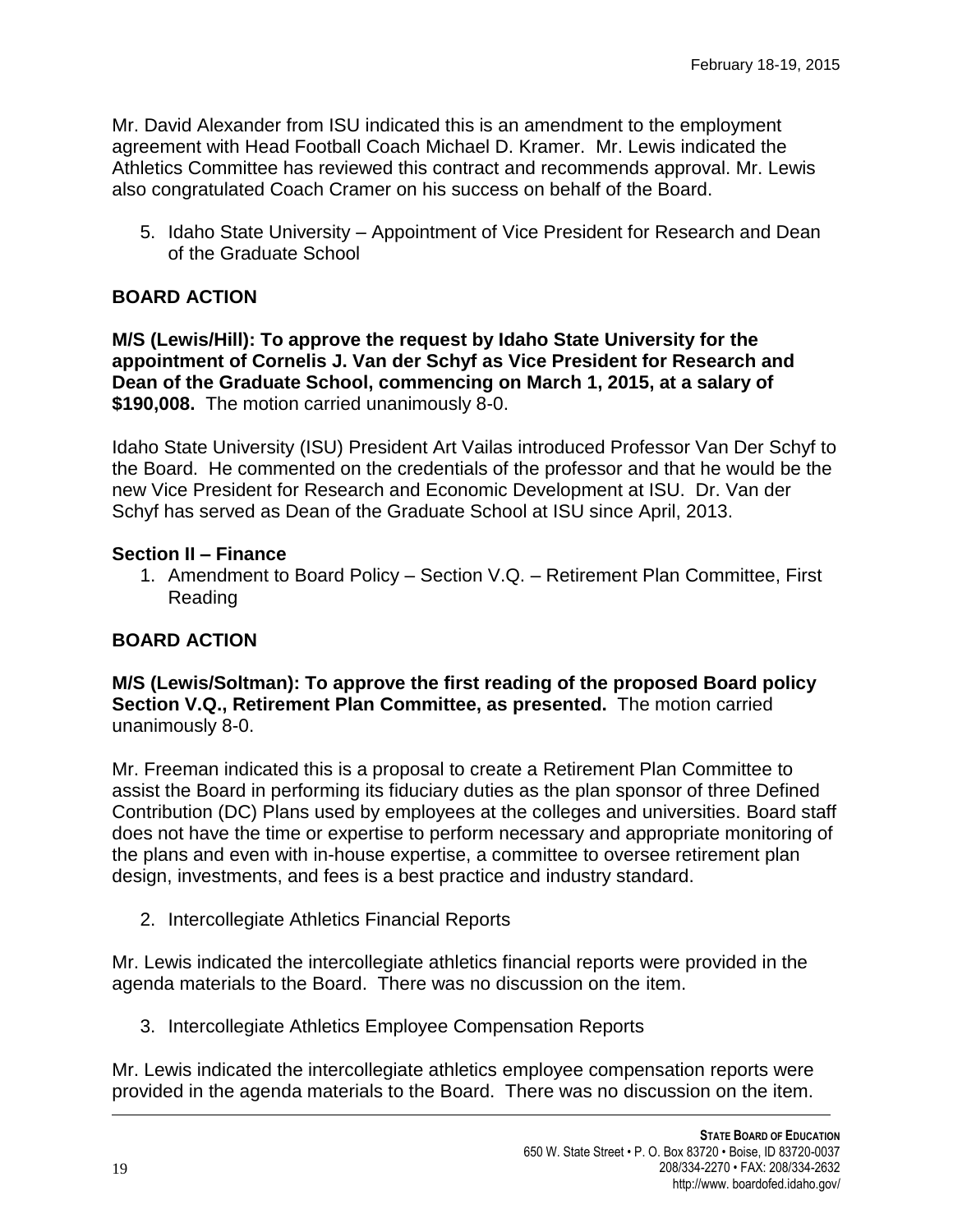4. Boise State University – Proposed Student Housing Project

Ms. Stacy Pearson and Mr. Kevin Satterlee from BSU provided background and details of the project to the Board. In 2013, BSU acquired a four acre site formerly occupied by the University Christian Church located across University Drive from the Student Union Building, which is the site of the proposal. Mr. Satterlee indicated the main part of the proposal is to develop a new Honors College that will add value to BSU and satisfy current and future needs. He outlined project benefits and pointed out the company they are working with is going to do an all cash equity transaction, so BSU will not be debt financing the project. He added that company will also add new revenue to the university by leasing the ground to build the housing. Mr. Satterlee provided several conceptual drawings of how the college would look. They have updated their draft master plan and this new development is consistent with the current master plan.

Ms. Pearson indicated they are working with the Educational Realty Trust Inc. (EDR) who is a national leader in private student housing in on- and off-campus communities. They are also working with LCA Architects and Ayers Saint Gross on the project. Ms. Pearson pointed out this a cash based project and will be 100% funded by EDR's cash equity; no debt will be issued related to this project. She reported there will be a fifty year ground lease or operating agreement, and outlined basic development terms. BSU will also have representation on the committee that will oversee the management of the project. She outlined next steps and details which will need to be finalized.

Mr. Westerberg asked if the Honors College and ancillary facilities would be developed by the developer and owned by the university, or if they would be owned and leased to the university. Mr. Satterlee responded that BSU would lease the facilities, but at no cost since it is built into the financial transaction with BSU as the sole occupant. Ms. Pearson requested any feedback from the Board be forwarded to the university so negotiations and changes can be made to the proposal.

5. Idaho State University – Amendment of ISU Intellectual Property Foundation Bylaws

## **BOARD ACTION**

**M/S (Lewis/Goesling): To approve the request by Idaho State University to amend the Idaho State University Intellectual Property Foundation bylaws as set forth in Attachment 1.** The motion carried 7-1. Mr. Soltman voted nay on the motion.

Mr. David Alexander from ISU indicated the university is seeking approval to amend its Intellectual Property Foundation, Inc. (IPF) Bylaws and outlined the changes. Mr. Soltman disagreed with the one-year terms feeling it takes more than a year for a member to get up to speed. There was additional discussion about the terms for the members of the IPF Board.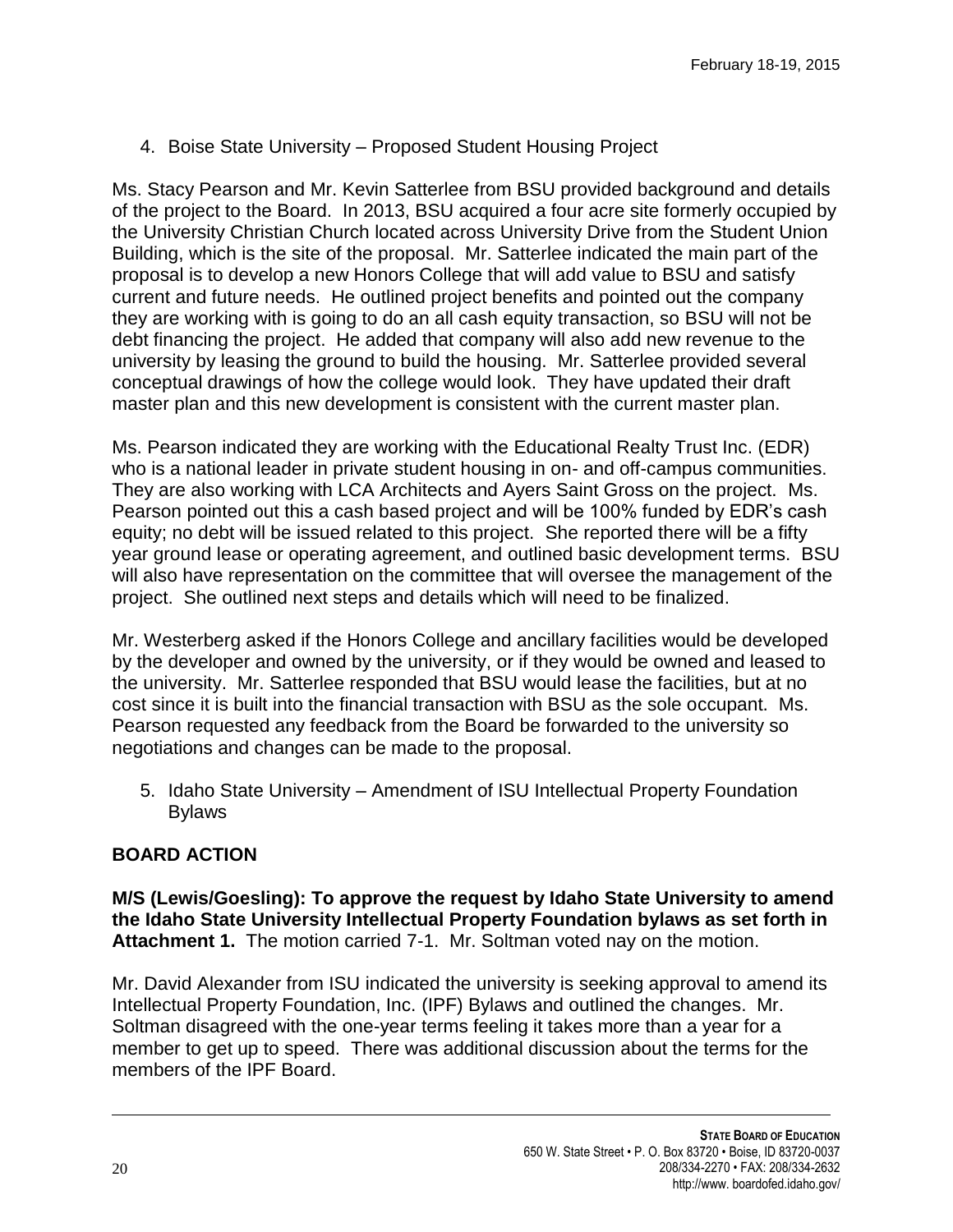6. University of Idaho – UI Library – Renovations and Improvements – Planning and Design Phases

### **BOARD ACTION**

**M/S (Lewis/Hill): To approve the request by the University of Idaho to implement the planning and design phases of a Capital Project for the University of Idaho Library Renovation and Improvements, in the amount of \$249,900. Authorization includes the authority to execute all necessary and requisite Consulting and vendor contracts to fully implement the planning and design phases of the project.** The motion carried unanimously 8-0.

Mr. Ron Smith indicated UI seeks approval to spend roughly \$250,000 for initiation of the planning and design phase of its Capital Project Authorization Request for library renovation and improvements, adding the project is fully consistent with UI's strategic plan and long range capital development plan. Funding for this project is to be provided through university and gift sources.

7. University of Idaho – Proposed Project – Idaho Sports Arena

Dr. Staben, UI President, and Mr. Rob Spears, Athletic Director, provided details of this informational item, informing the Board the UI is considering a new sports arena to be constructed on the field north of the Kibbie Dome at a projected cost not to exceed \$30 million, funded entirely by private funds. Mr. Spears shared renderings of the facility. Ms. Critchfield asked about the seating capacity. Mr. Spears responded between 4,600 and 5,000; and added the Kibbie Dome can seat up to 16,000.

8. University of Idaho – Sodexo Food Service Contract

## **BOARD ACTION**

**M/S (Lewis/Critchfield): To approve the agreement between the University of Idaho and Sodexho America, LLC, in substantial conformance to the form submitted to the Board in Attachment 2, and to authorize the Vice President for Finance and Administration to execute the contract and any necessary supporting documents.** The motion carried unanimously 8-0.

Mr. Ron Smith indicated UI is seeking contract approval with Sodexo America, LLC. for dining services. Mr. Smith reported they only had one response to this RFP. He said there are three companies in the nation that would undertake a proposal such as this, and two of those three do not have a presence in the northwest region. Additionally, they have been working with Sodexo for a long time.

9. Amendment to Board Policy – Section V.T. – Fee Waivers - First Reading

## **BOARD ACTION**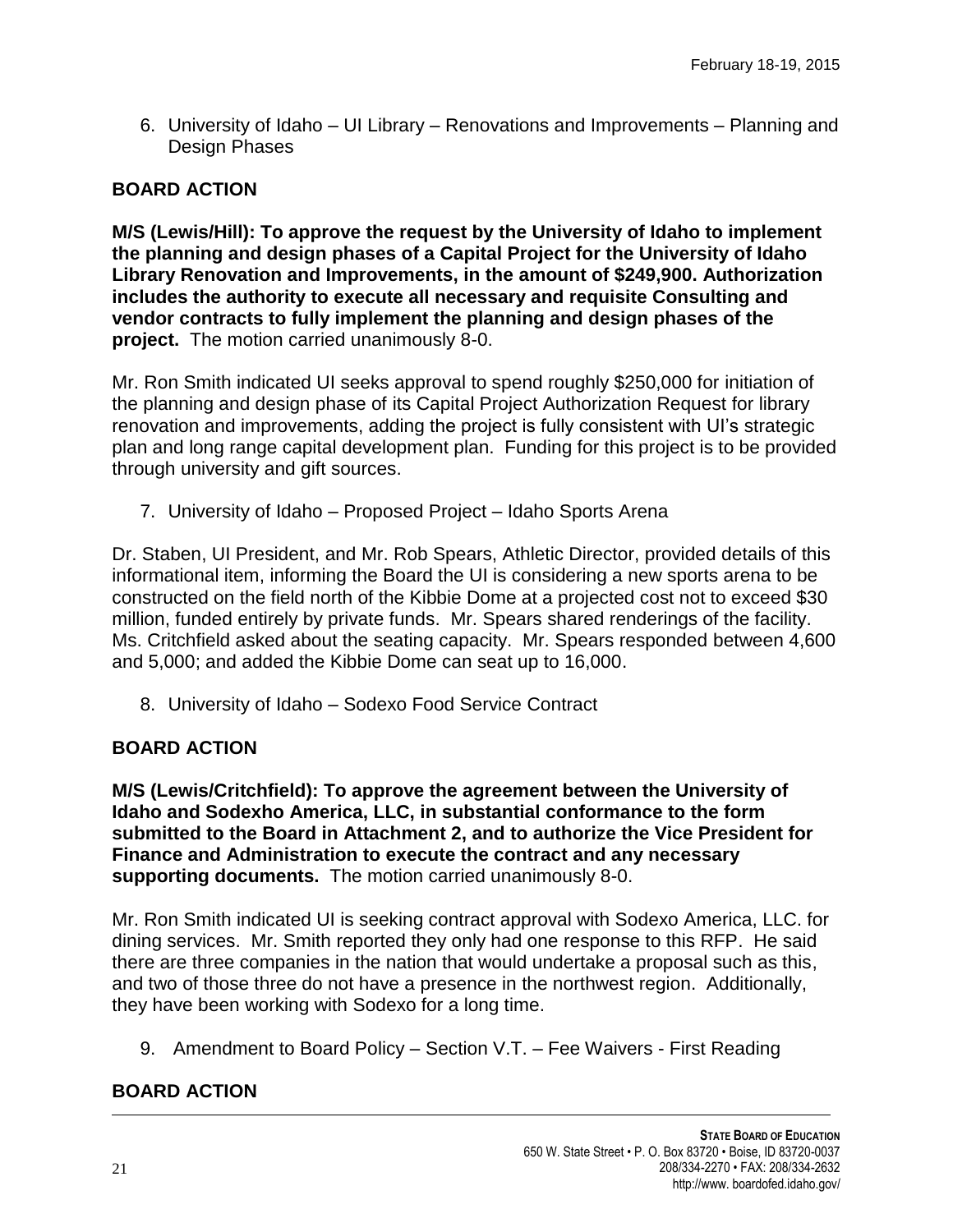#### **M/S (Lewis/Goesling): To approve the first reading of proposed amendments to Board policy V.T. Fee Waivers, with all revisions as presented.** The motion carried unanimously 8-0.

Mr. Freeman summarized the item related to the Veterans Access, Choice, and Accountability Act of 2014 ("Choice Act") stating the Veterans Administration must disapprove programs of education for everyone training under the Post- 9/11 GI Bill and MGIB–AD, if resident charges are not offered to all "covered individuals." He indicated any changes would be determined between first and second reading, but timing of the amendment to policy is critical in order to be in compliance by July 1, 2015. Mr. Freeman reported that Board Staff has worked with representatives of the Federal Veterans Administration and the Idaho State Veterans Services on this item.

# **INSTRUCTION, RESEARCH & STUDENT AFFAIRS**

1. Presentation on Title IX – Student Affairs Officers

Mr. Soltman provided some background about the Title IX Education Amendment of 1972. In 2011, the Office of Civil Rights (OCR) issued regulatory guidance on compliance with Title IX as it relates to sexual violence and misconduct. Last year, the Instruction Research and Student Affairs (IRSA) committee asked the Student Affairs Officers to begin a process of self-evaluation to determine compliance with Title IX or any Title IX issues. Ms. Dana Kelly, Student Affairs Program Manager for the Board office, introduced the Student Affairs officers participating in the presentation. They were Dr. Andrew Hansen from LCSC, Dr. Lisa Harris from BSU, Dr. Craig Chatriand from the University of Idaho, and Dr. Trisha Terrell from Idaho State University. Joining the group also was Dr. Chris Mathias from the State Board of Education.

Ms. Kelley indicated the group would be providing an overview of Title IX requirements, expectations, and how the campuses are addressing the expectations. Dr. Hansen outlined policies and procedures set forth in a letter sent to the institutions in 2011 to address the broad scope of Title IX. The letter had three provisions which included assisting victims, investigating cases, and finding ways to stop future violence and episodes of sexual misconduct. The letter also called for postsecondary institutions to designate a Title IX coordinator to oversee compliance with Title IX. It also made clear that investigating and adjudicating episodes of sexual misconduct extended to activities off campus, and outlined reporting, investigative timelines, and ongoing education requirements regarding Title IX.

Dr. Hansen summarized the Clery Act and its provisions for the Board which requires postsecondary institutions to report all criminal incidents that occur on campus controlled property in an annual report. He summarized the Violence Against Women Act (VAWA) which underscores the need for written publicized procedures in dealing with incidence of sexual misconduct, adding the VAWA is an amendment to the Clery Act. He summarized the Campus Sexual Violence and Elimination Act (SaVE) which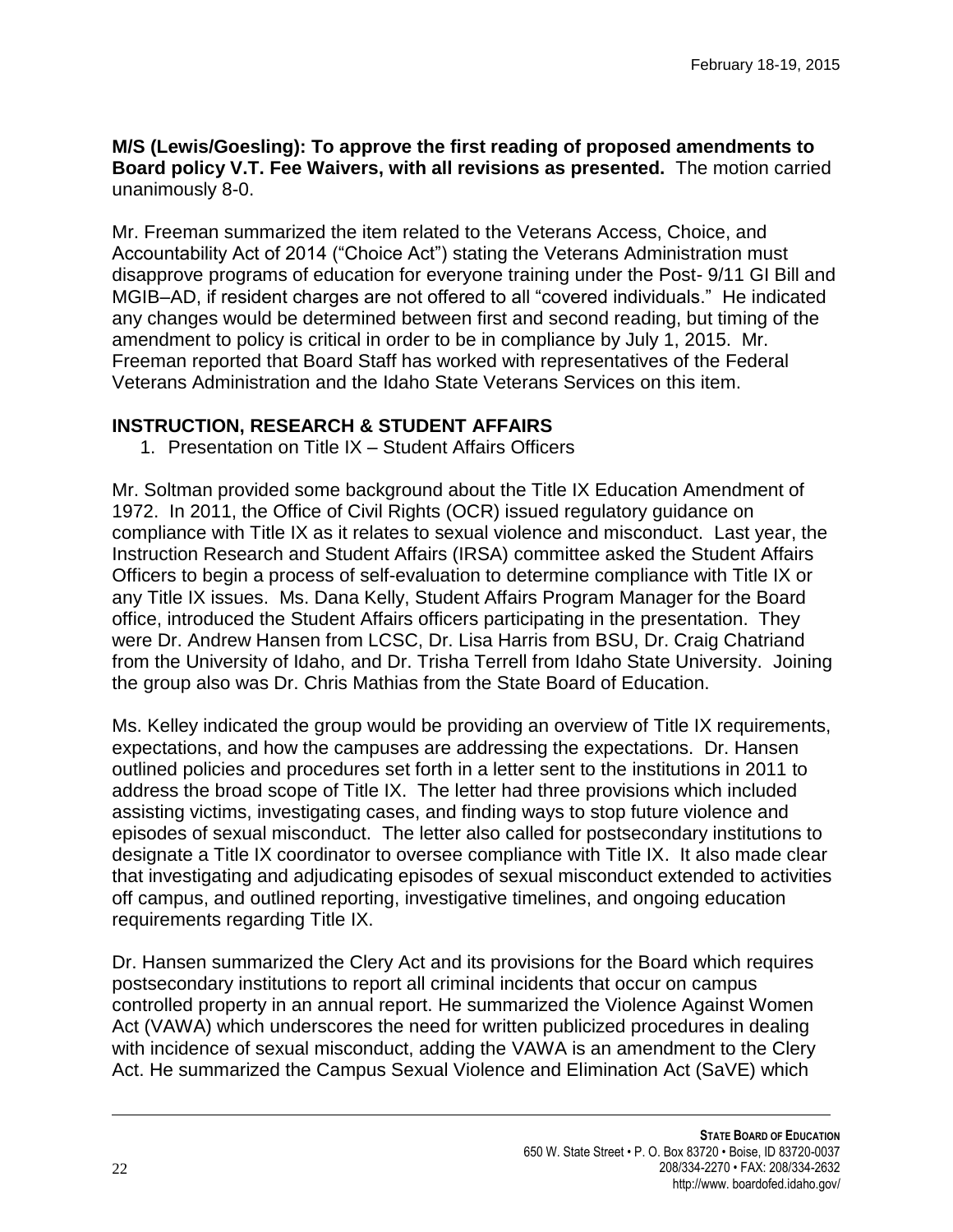calls for institutions to adopt and publish victims' rights documents to provide specialized training for all personnel and students on campuses.

Dr. Harris reviewed some recommendations from the Association of Governing Boards (AGB) on sexual assault on college campuses. She also pointed out that included in the agenda materials is a list of Title IX coordinators and deputy coordinators for each campus, and links to each institution's policy and procedures. She remarked that coordinators from each campus have gone through extensive training and also conduct training for faculty, staff, and students.

Dr. Chatriand reviewed some case studies and scenarios for the Board. Some of the case commonalities might include heavy consumption of alcohol, incapacitation, unconsented sexual contact, no witnesses, functional blackout, changes in behavior, and so forth. Dr. Chatriand provided examples of collaborative ways the coordinators and institutions try to provide support and work through investigations, including community services on campuses. Some of those areas include counseling services, community victim advocacy, navigation of available support, investigations and cooperation with police if necessary, etc.

Ms. Atchley asked how off campus incidents handled. Dr. Harris responded they work with police and campus counseling offices, and they make sure students know of resources by using a wide variety of techniques. She added that they send Title IX information to on-line students as well and they must ensure the entire campus environment is a safe place. Dr. Mathias remarked on the complexity of defining what a campus is, and provided an example of when a track team travels to another region, whether the hotel becomes a part of campus; it is still considered a campus environment. Dr. Goesling asked about background checks for students. Dr. Harris responded that background checks are performed on faculty and staff members, and certain groups of students. For instance if they have contact with minors, if they are reviewing financial records, if they are working with student data, etc. Additionally, on some college applications, it asks if the student has been convicted of a crime.

Mr. Soltman reported that Student Affairs Officers will be proposing draft policy language on best practices. The question arose of whether one or more Board members should be trained on Title IX. Ms. Atchley asked to see a synopsis of what the training would include. Mr. Soltman suggested it as a topic for the May Board retreat. Ms. Atchley acknowledged that suggestion.

2. Amendment to Board Policy – Section III.P. – Students – Second Reading

## **BOARD ACTION**

**M/S (Soltman/Hill): To approve the second reading of proposed amendments to Board policy Section III.P. Students, as presented.** The motion carried unanimously 8-0.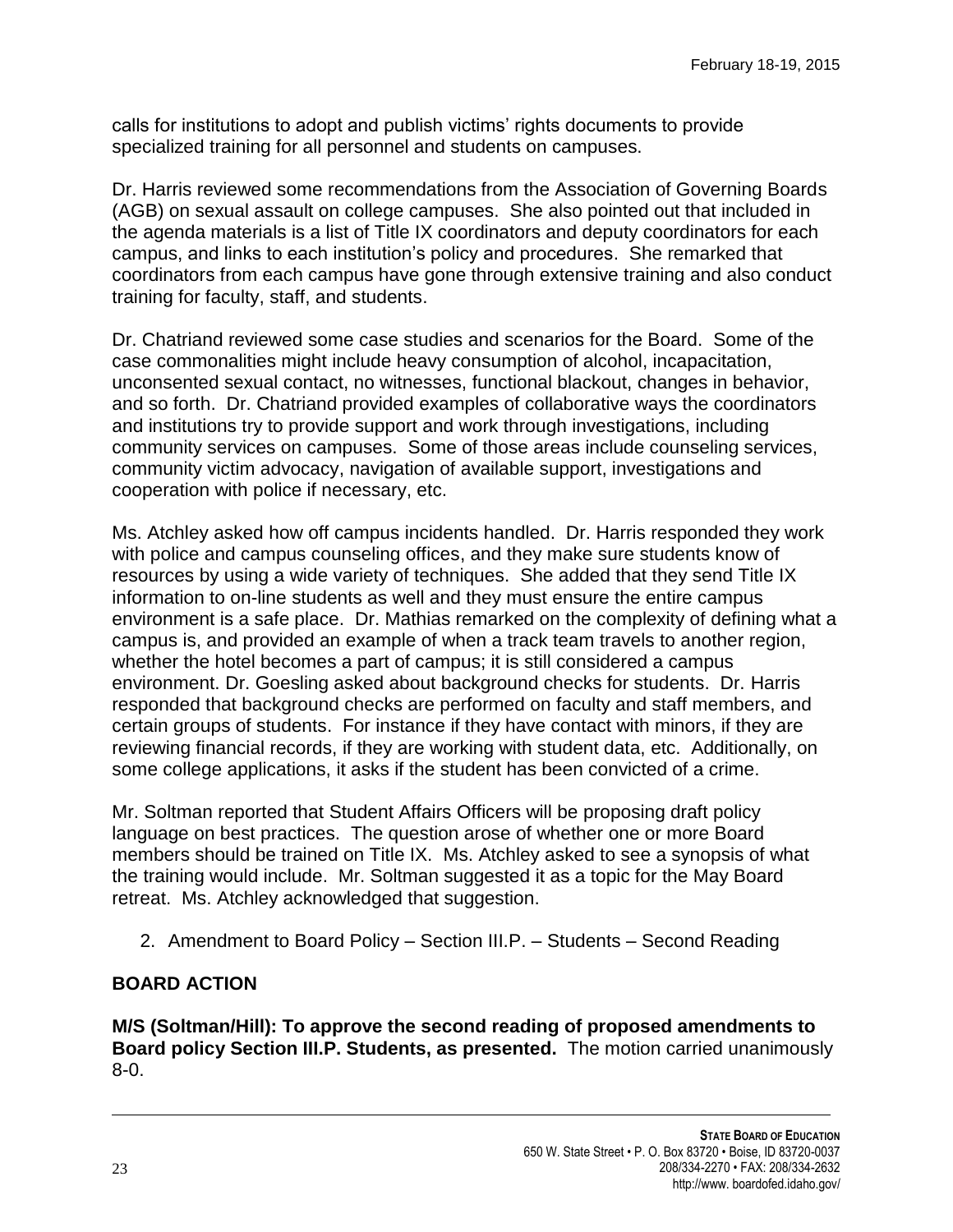3. Amendment to Board Policy – Section III.Y. – Advanced Opportunities – Second Reading

### **BOARD ACTION**

**M/S (Soltman/Westerberg): To approve the second reading of proposed amendments to Board Policy III.Y. Advanced Opportunities as submitted in Attachment 1.** The motion carried unanimously 8-0.

4. Idaho State University and University of Alaska – Doctor of Pharmacy Program

#### **BOARD ACTION**

**M/S (Soltman/Hill): To approve the Memorandum of Understanding between Idaho State University and the University of Alaska Anchorage (UAA) for the purpose of offering a joint Doctor of Pharmacy Program on the University of Alaska Anchorage campus in substantial conformance to the form submitted as Attachment 1.** The motion carried unanimously 8-0.

Dr. Woodworth-Ney reported ISU is seeking approval of a Memorandum of Understanding (MOU) between ISU Doctor of Pharmacy Program and University of Alaska-Anchorage. The agreement would provide seats for University of Alaska-Anchorage students in ISU's PharmD program. Once the MOU is approved, they will proceed on developing an actual agreement

#### **DEPARTMENT OF EDUCATION**

1. Superintendent of Public Instruction Update

Superintendent of Public Instruction, Ms. Sherri Ybarra, provided a report from the State Department of Education. She indicated the Department is currently working with legislators to rewrite its budget so that her priority areas are included. They are also working on legislation that deals with tiered licensure. The Department is examining a waiver in the current testing system to find ways to reduce the amount of testing, and revamping the five-star accountability rating system. She reported the Department has started monthly webinars with school districts to inform them of progress and changes. Additionally, the Department's Chief of Technology, Will Goodman, has started daily webinars as support for finding solutions regarding the IEN.

Dr. Goesling asked how she sees her relationship with the rest of the Board. Ms. Ybarra responded that she anticipates working together as a team and looks forward to working as a member of the Board.

2. Professional Standards Commission Annual Report

## **BOARD ACTION**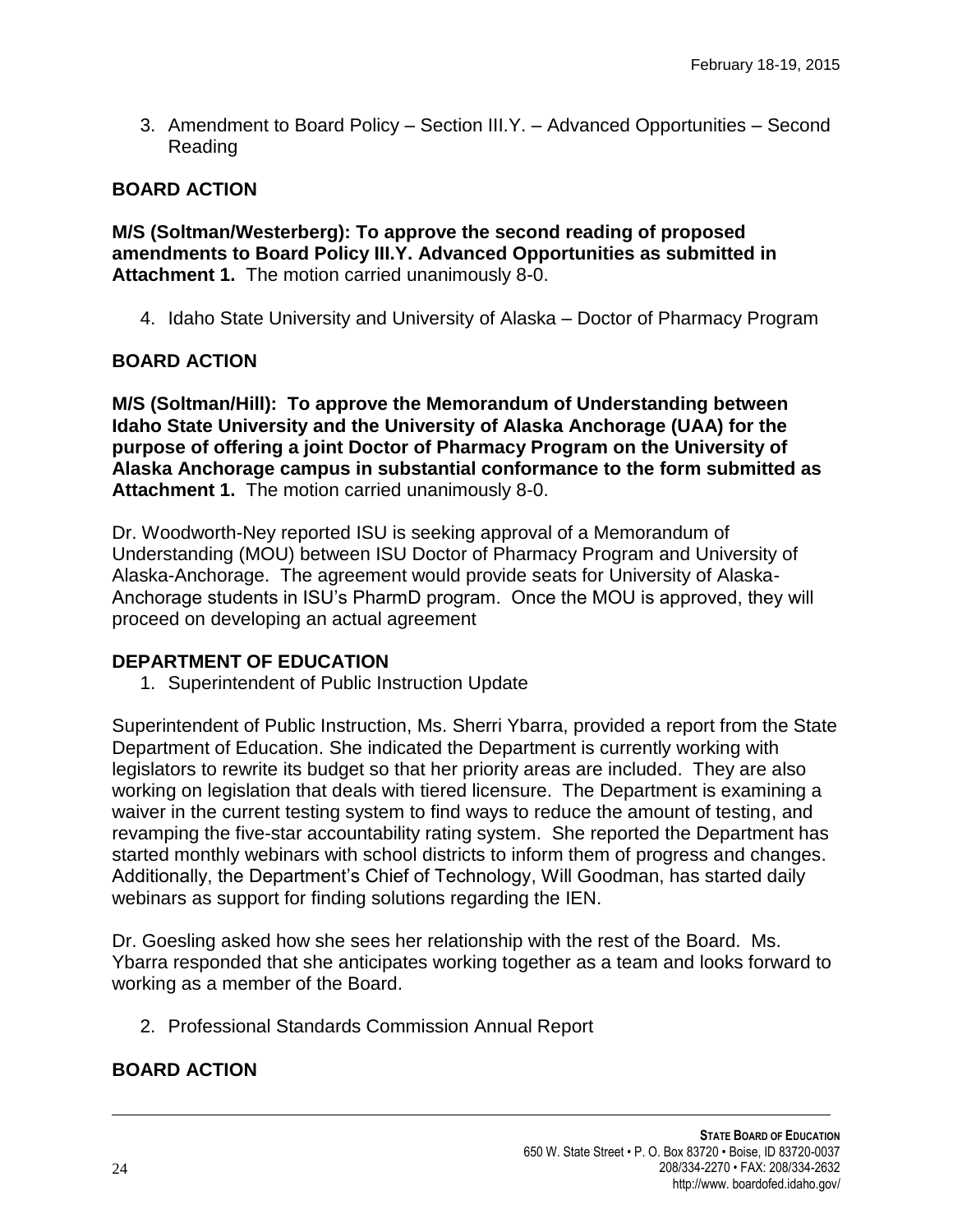#### **M/S (Ybarra/Critchfield): To accept the Professional Standards Commission 2013-2014 Annual Report.** The motion carried unanimously 8-0.

3. Professional Standards Commission - Boise State University – Proposed Engineering Endorsement Program – Recommendation

# **BOARD ACTION**

**M/S (Ybarra/Critchfield): To accept the Professional Standards Commission recommendation to conditionally approve the Engineering 6/12 Teaching Endorsement program offered through Boise State University as an approved teacher preparation program.** The motion carried unanimously 8-0.

Ms. Ybarra introduced the item stating that the Professional Standards Commission voted to recommend conditional approval of the proposed Engineering K-12 Teaching Endorsement program offered through BSU. With the conditionally approved status, BSU may admit candidates to the Engineering 6/12 Teaching Endorsement program, and will undergo full approval once there are program completers.

Ms. Atchley asked when they propose to start teaching the courses at the K-12 level and what types of courses are envisioned. Dr. Taylor Raney responded that this proposal opens the doors for the STEM base to be further developed in high schools. Juniors and seniors would be the grade levels for the courses. The program would be made available to the other institutions who would like to conduct a similar program, but they would need to go through the Professional Standards Commission for a recommendation.

4. Professional Standards Commission - Boise State University – Proposed Computer Science Endorsement Program- Recommendation

## **BOARD ACTION**

**M/S (Ybarra/Lewis): To accept the Professional Standards Commission recommendation to conditionally approve the Computer Science 6/12 Teaching Endorsement program offered through Boise State University as an approved teacher preparation program.** The motion carried unanimously 8-0.

5. Professional Standards Commission - Boise State University - Proposed Master in Teaching Special Education Endorsement Program – Recommendation

## **BOARD ACTION**

**M/S (Ybarra/Critchfield): To accept the Professional Standards Commission recommendation to conditionally approve the Special Education Generalist K-12 Teaching Endorsement Program offered through Boise State University as an approved teacher preparation program.** The motion carried unanimously 8-0.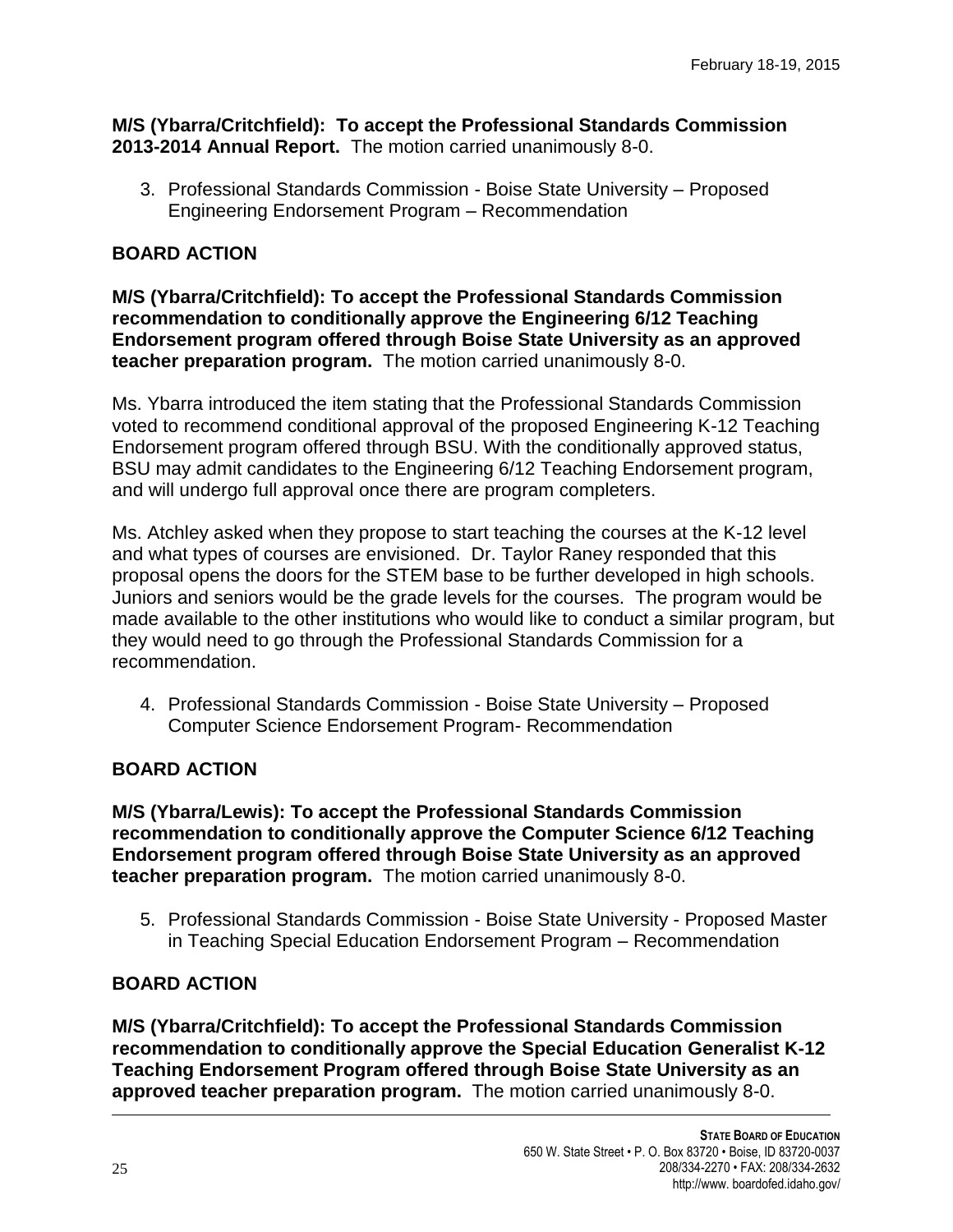6. Requesting Excision of Territory from Lakeland School District for Annexation into Coeur d' Alene School District

# **BOARD ACTION**

**M/S (Ybarra/Soltman): To accept the findings and conclusions issued by the hearing officer and to approve the excision and annexation of property from the Lakeland School District to the Coeur d'Alene School District.** The motion carried unanimously 8-0.

Ms. Ybarra reported the Coeur d' Alene School District 271 is requesting an excision of territory from Lakeland Joint School District 272. Currently, there are no school age children residing in the area to be annexed.

7. Bias and Sensitivity Committee – Assessment Question Recommendation

# **BOARD ACTION**

**M/S (Ybarra/Hill): To approve the removal of audio clip per the recommendation of the committee members on their report, as submitted.** The motion carried unanimously 8-0.

**M/S (Ybarra/Critchfield): To approve the removal of the test question per the recommendation of the committee members on their report.** The motion carried unanimously 8-0.

Ms. Ybarra indicated this item is for the recommendation from the Bias and Sensitivity Committee to remove an audio clip and/or one test question from the ISAT assessments.

8. Achievement Level Cut Scores - Idaho Standards Achievement Tests Grades 9 and 10 Math and ELA

# **BOARD ACTION**

**M/S (Ybarra/Goesling): To approve the Idaho Standards Achievement Test achievement standards, at each performance level, as submitted in attachment 2.**  The motion carried unanimously 7-0. Mr. Westerberg was absent from voting.

Ms. Ybarra introduced the item regarding the achievement level cut score rationale for the Idaho Standards Achievement Tests for grades 9 and 10 math. She introduced Ms. Angela Hemingway, the Department's Assessment and Accountability Director, who provided a review of the item. She indicated Idaho has created unique assessments for grades 9 and 10 in math, and as a result they needed to create unique cut scores. She clarified the plan is to use those cut scores this year on the operational assessments.